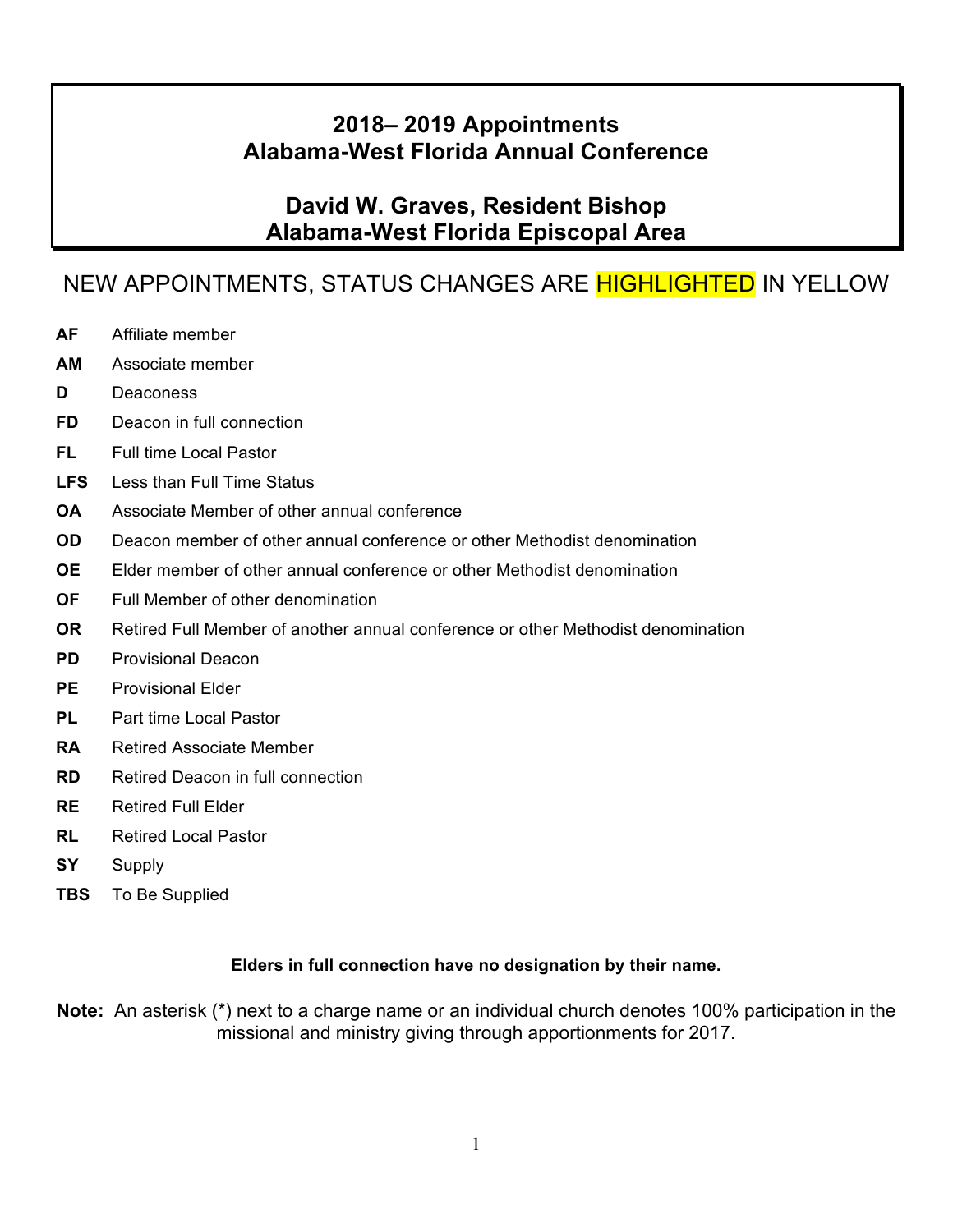# **BAYPINES DISTRICT**

| <u> *Brewton First (1045)……………………………………………………………………………………………Bobby Ellisor (1)</u>     |  |
|---------------------------------------------------------------------------------------|--|
|                                                                                       |  |
|                                                                                       |  |
|                                                                                       |  |
|                                                                                       |  |
|                                                                                       |  |
|                                                                                       |  |
|                                                                                       |  |
|                                                                                       |  |
|                                                                                       |  |
|                                                                                       |  |
|                                                                                       |  |
|                                                                                       |  |
|                                                                                       |  |
|                                                                                       |  |
|                                                                                       |  |
| *Frisco City (1145)/……………………………………………………………………………………Denise Park (PL) (2)              |  |
|                                                                                       |  |
|                                                                                       |  |
|                                                                                       |  |
|                                                                                       |  |
|                                                                                       |  |
|                                                                                       |  |
|                                                                                       |  |
|                                                                                       |  |
|                                                                                       |  |
|                                                                                       |  |
|                                                                                       |  |
|                                                                                       |  |
|                                                                                       |  |
|                                                                                       |  |
|                                                                                       |  |
|                                                                                       |  |
|                                                                                       |  |
|                                                                                       |  |
|                                                                                       |  |
| *Peterman (1295)…………………………………………………………………………………………Kay Vickery (PL) (2)                |  |
|                                                                                       |  |
|                                                                                       |  |
| *Red Level (1315)……………………………………………………………………………………Diane Everette <mark>(PE)</mark> (3) |  |
|                                                                                       |  |
|                                                                                       |  |
|                                                                                       |  |
|                                                                                       |  |
|                                                                                       |  |
|                                                                                       |  |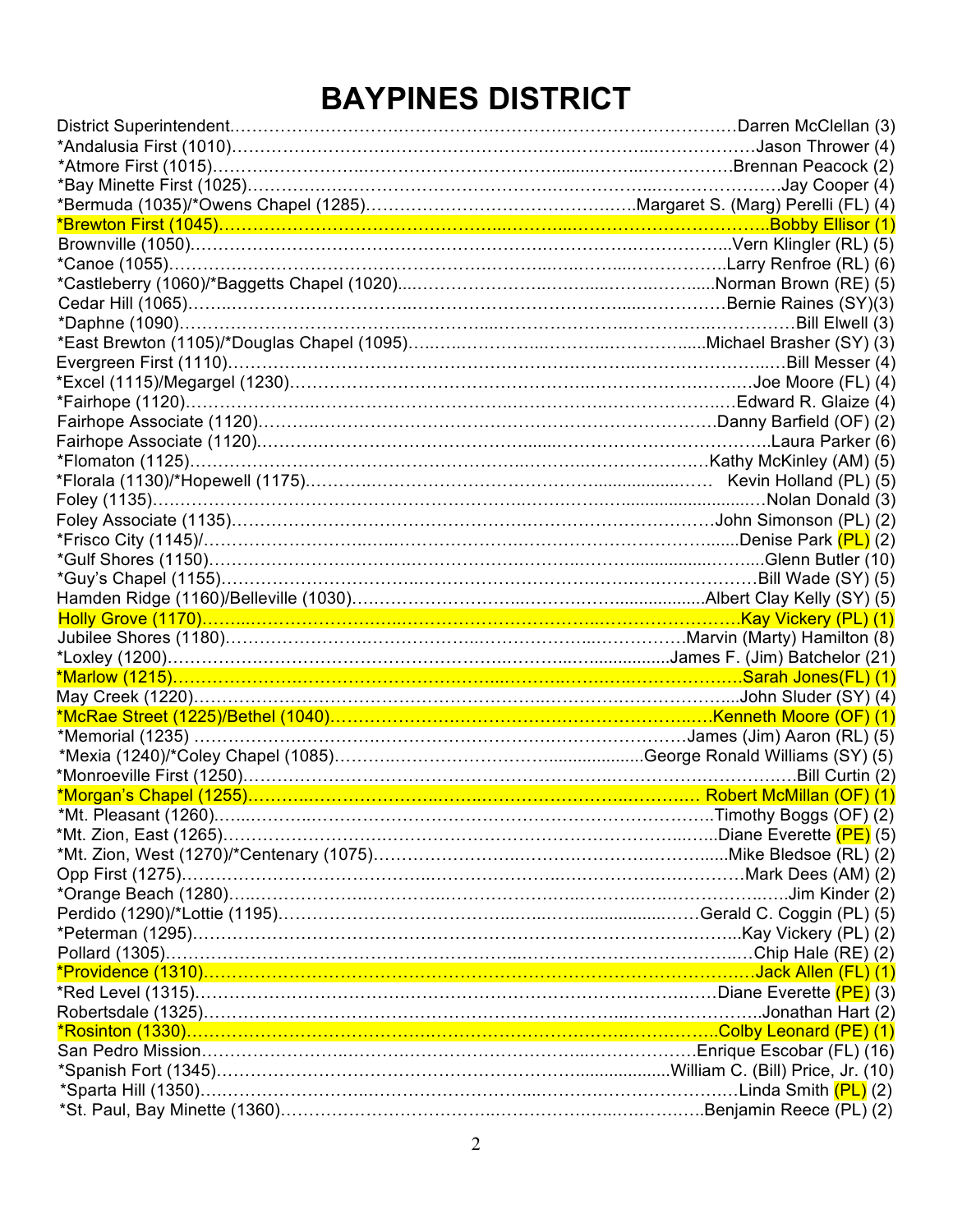| Stapleton (1370)……………………………………………………………………………………Tammy McMillan (PL) (1)               |  |
|---------------------------------------------------------------------------------------|--|
|                                                                                       |  |
|                                                                                       |  |
|                                                                                       |  |
|                                                                                       |  |
| *Woodlawn (1405)/Springhill (1355)                                                    |  |
|                                                                                       |  |
| APPOINTED AS DEACONS (FULL AND PROVISIONAL)                                           |  |
| Within a local congregation, charge, or cooperative parish<br>(Paragraph 331.1c)      |  |
| Director of Christian Education and Music, Monroeville First UMC                      |  |
|                                                                                       |  |
|                                                                                       |  |
| Minister of Youth, Gulf Shores UMC                                                    |  |
|                                                                                       |  |
|                                                                                       |  |
| Executive Minister, Orange Beach UMC                                                  |  |
|                                                                                       |  |
|                                                                                       |  |
| Associate Minister, Spanish Fort UMC                                                  |  |
|                                                                                       |  |
|                                                                                       |  |
|                                                                                       |  |
|                                                                                       |  |
| <b>Director, AWF Disaster Response Ministry</b>                                       |  |
|                                                                                       |  |
|                                                                                       |  |
| Through non-United Methodist agencies and settings beyond the local church            |  |
| (Paragraph 331.1a)                                                                    |  |
| <b>Bray Counseling Services</b>                                                       |  |
|                                                                                       |  |
|                                                                                       |  |
| Counselor, Professional Counseling Associates, Daphne, AL                             |  |
|                                                                                       |  |
| Director of Education and Leadership, World Methodist Evangelism                      |  |
|                                                                                       |  |
|                                                                                       |  |
|                                                                                       |  |
| <b>EXTENSION MINISTRIES</b><br>Within the connectional etructures of United Methodiam |  |

Within the connectional structures of United Methodism (Paragraph 344.1a,c)

District Superintendent, Baypines District, Alabama-West Florida Conference Spanish Fort CC……………………………..………………………………...……………….………Darren McClellan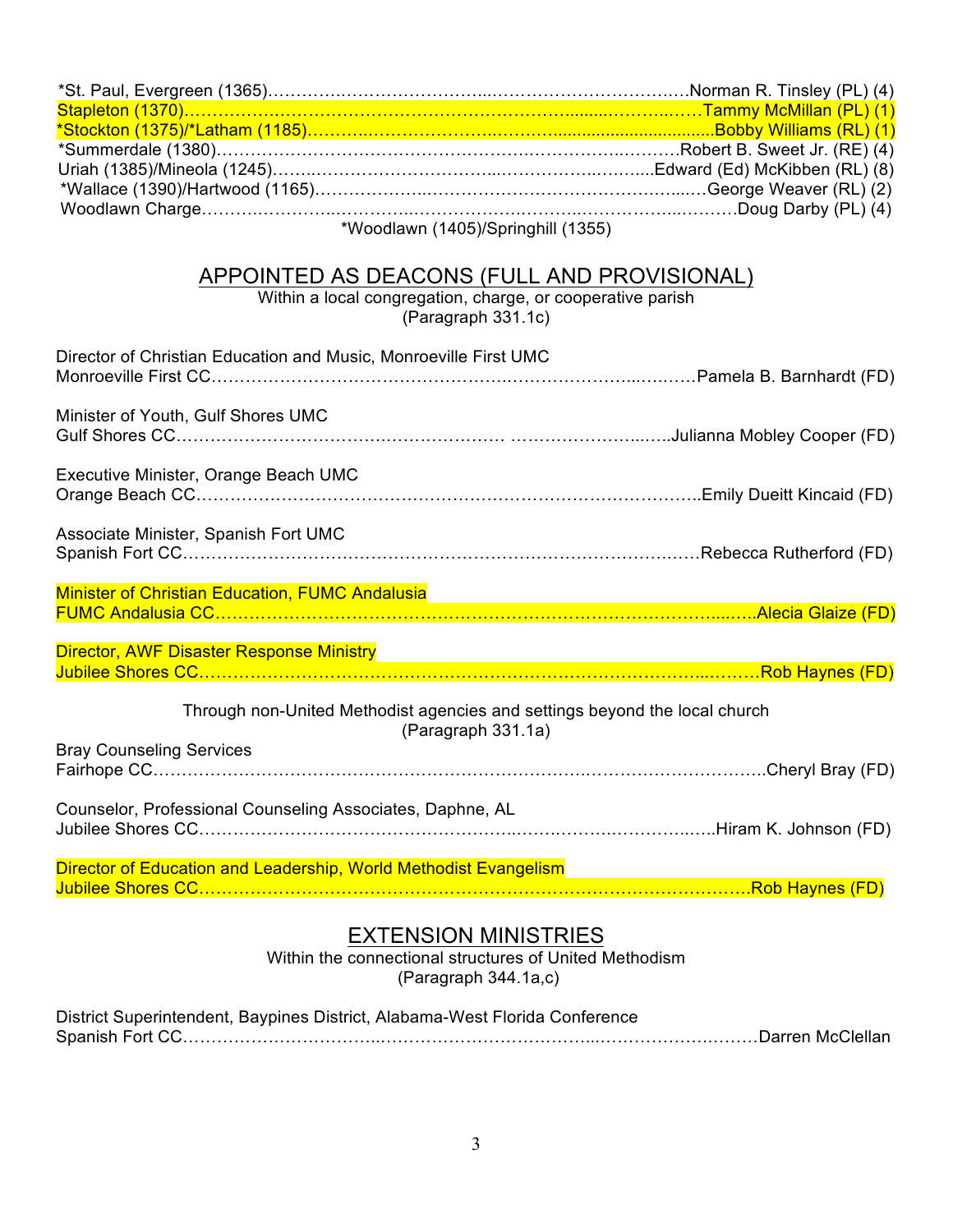## APPOINTMENT TO ANOTHER ANNUAL CONFERENCE

|                                                                                                                                                         | (Paragraph 346.1)                                      |  |
|---------------------------------------------------------------------------------------------------------------------------------------------------------|--------------------------------------------------------|--|
| New Church Start, Palm Bay, Florida Conference                                                                                                          |                                                        |  |
| Member, Alabama-West Florida Conference                                                                                                                 |                                                        |  |
|                                                                                                                                                         |                                                        |  |
|                                                                                                                                                         | <b>LEAVE OF ABSENCE</b>                                |  |
|                                                                                                                                                         | (Paragraph 354.2a)                                     |  |
| <b>Academic Counselor</b>                                                                                                                               |                                                        |  |
| <b>Asbury Theological Seminary</b>                                                                                                                      |                                                        |  |
|                                                                                                                                                         |                                                        |  |
|                                                                                                                                                         | <b>MEDICAL LEAVE</b>                                   |  |
|                                                                                                                                                         | (Paragraph 357)                                        |  |
|                                                                                                                                                         |                                                        |  |
|                                                                                                                                                         | <b>HONORABLE LOCATION</b>                              |  |
|                                                                                                                                                         | (Paragraph 359.1)                                      |  |
|                                                                                                                                                         |                                                        |  |
|                                                                                                                                                         |                                                        |  |
|                                                                                                                                                         | <b>DEMOPOLIS DISTRICT</b>                              |  |
| District Superintendent                                                                                                                                 |                                                        |  |
|                                                                                                                                                         |                                                        |  |
|                                                                                                                                                         |                                                        |  |
|                                                                                                                                                         |                                                        |  |
|                                                                                                                                                         | *McDaniel Memorial (2275)/*Pondville (2370)            |  |
|                                                                                                                                                         |                                                        |  |
|                                                                                                                                                         |                                                        |  |
|                                                                                                                                                         |                                                        |  |
|                                                                                                                                                         |                                                        |  |
|                                                                                                                                                         | Coffeeville (2095)/Pleasant Hill (2360)                |  |
|                                                                                                                                                         |                                                        |  |
|                                                                                                                                                         | *Gosport (2175)/*Perry's Chapel (2350)/                |  |
|                                                                                                                                                         |                                                        |  |
|                                                                                                                                                         | Eutaw (2135)/*Salem (2385)                             |  |
| *Forkland (2145)………………………………………………………………………………………Darin Easter (SY) (2)                                                                                  |                                                        |  |
|                                                                                                                                                         |                                                        |  |
| *Gainesville (2155) ……………………………………………………………………………………Carl Sudduth (SY) (6)                                                                               |                                                        |  |
|                                                                                                                                                         |                                                        |  |
|                                                                                                                                                         |                                                        |  |
|                                                                                                                                                         | *Mt. Moriah (2315)/Oak Grove (2330)/Soul Chapel (2405) |  |
| Geiger First (2165)…………………………………………………………………Henry Wilson Kendrick (FD-LFS) (11)<br>Gilbertown (2170)……………………………………………………………………………………Lynn Adams (SY) (1) |                                                        |  |
|                                                                                                                                                         |                                                        |  |
|                                                                                                                                                         |                                                        |  |

Greensboro (2180)/\*Havana (2190)

| Bethel (2030)/*Christopher's Chapel (2085)/ Pelham (2345)/*Pushmataha (2375)/*Trinity (2460) |  |
|----------------------------------------------------------------------------------------------|--|
|                                                                                              |  |
|                                                                                              |  |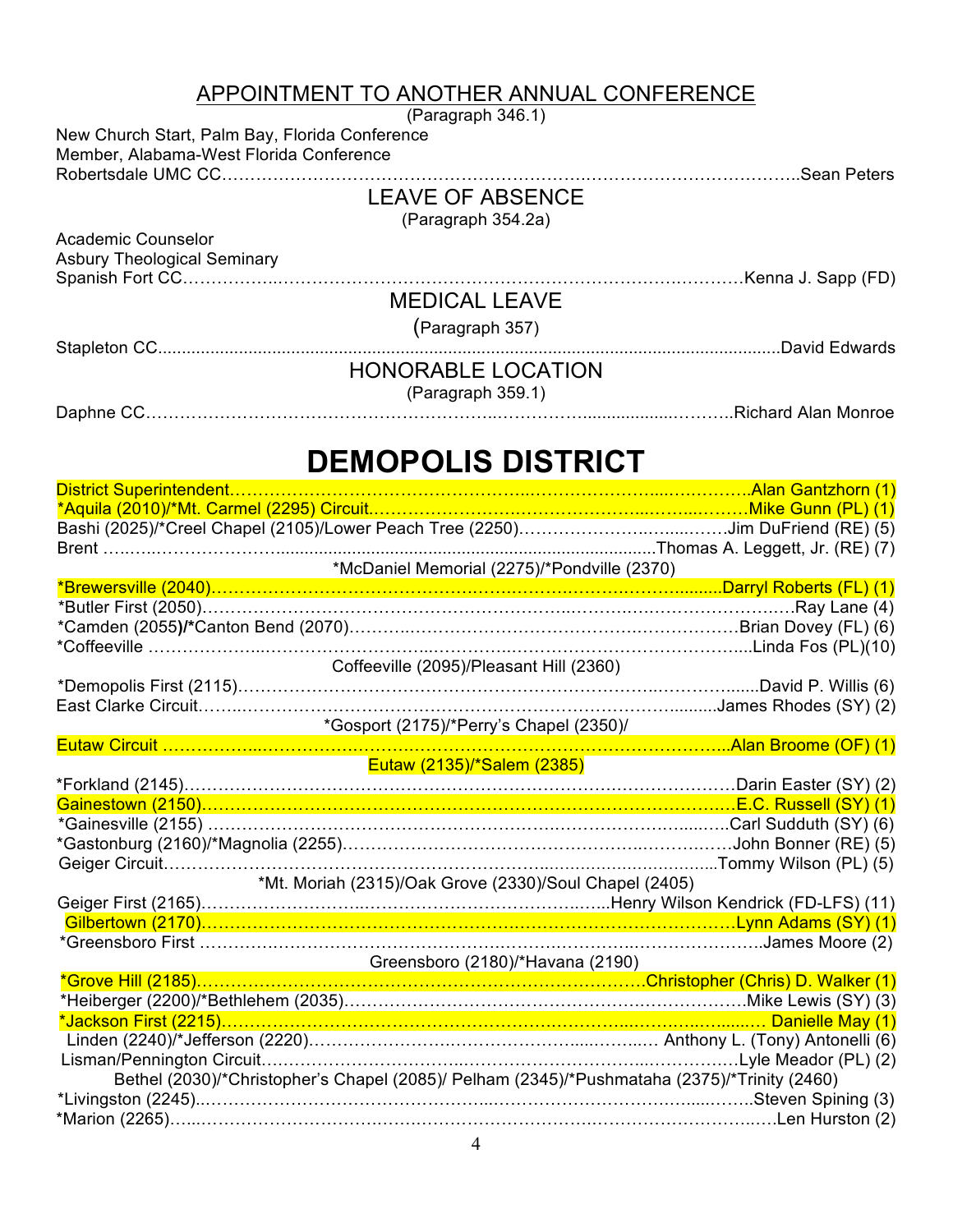| Marion Circuit |                                                                                                               |                              |
|----------------|---------------------------------------------------------------------------------------------------------------|------------------------------|
|                | *Simpson Chapel (2400)/Zion (2505)                                                                            |                              |
| McCann's       |                                                                                                               | Forrest Weekley (3)          |
|                | *McCann's (2270)/*Union (2465)                                                                                | Patricia V. Grindle (PL) (7) |
|                | *Brightwater (2045)/Melvin (2280)/*Toxey (2455)                                                               |                              |
| Moundville     |                                                                                                               | W. Michael Cobb (2)          |
|                | China Grove (2080)/Moundville (2285)/*Stewart (2435)                                                          |                              |
|                |                                                                                                               | James I. Davis (SY) (4)      |
|                | *Liberty (2235)/*Mount Hermon (2300)/Pleasant Valley (2365)/*Ramsey's Chapel (2380)                           |                              |
|                |                                                                                                               | James I. Davis (SY) (4)      |
|                |                                                                                                               |                              |
|                | *Marietta (2260)/Oak Grove (2325)                                                                             |                              |
|                |                                                                                                               |                              |
|                | *Arlington (2015) /*Kimbrough (2230)Pine Hill (2355)                                                          |                              |
|                |                                                                                                               |                              |
|                |                                                                                                               |                              |
|                | *Hebron (2195)/Wesley Chapel (2490)                                                                           |                              |
|                |                                                                                                               |                              |
|                |                                                                                                               |                              |
|                |                                                                                                               |                              |
|                | *Campground (2060)/Sweet Water (2440)/Dayton (2110)/Old Spring Hill (2335)/Thomaston (2445)/Myrtlewood (2320) |                              |
|                |                                                                                                               |                              |
|                |                                                                                                               |                              |
|                | Johnson Hill (2225)/*Springfield (2410)/*Mt. Sinai (2310)                                                     |                              |
| Uniontown      |                                                                                                               | Nita Wilburn (SY) (11)       |
|                | *Hobson Bethel (2205)/Uniontown(2475)                                                                         |                              |
|                |                                                                                                               | Les Rogers (SY) (6)          |
|                |                                                                                                               |                              |
|                |                                                                                                               |                              |

#### EXTENSION MINISTRIES

Within the connectional structures of United Methodism (Paragraph 344.1a,c)

| District Superintendent, Demopolis, Alabama-West Florida Conference |  |
|---------------------------------------------------------------------|--|
|                                                                     |  |
|                                                                     |  |

| Director, University of West Alabama Wesley Foundation |  |
|--------------------------------------------------------|--|
|                                                        |  |

# **DOTHAN DISTRICT**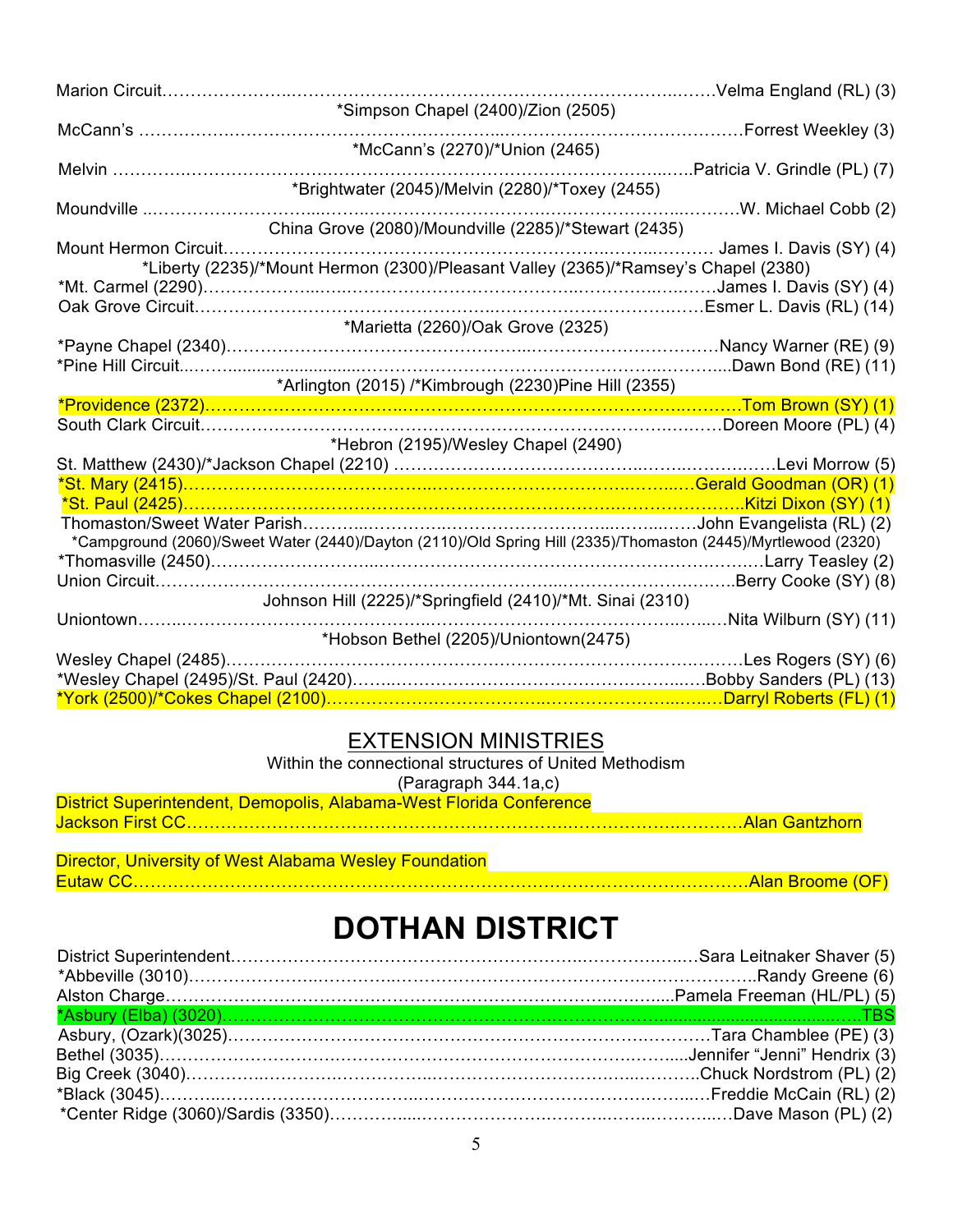| *Cloverdale (3070)…………………………………………………………………………………Deborah Born (FL) (1)      |  |
|-----------------------------------------------------------------------------|--|
|                                                                             |  |
|                                                                             |  |
|                                                                             |  |
|                                                                             |  |
|                                                                             |  |
| *Dothan First (3110)………………………………………………………………………………James B. Sanders (12)     |  |
|                                                                             |  |
|                                                                             |  |
|                                                                             |  |
|                                                                             |  |
|                                                                             |  |
|                                                                             |  |
|                                                                             |  |
|                                                                             |  |
|                                                                             |  |
|                                                                             |  |
|                                                                             |  |
|                                                                             |  |
|                                                                             |  |
|                                                                             |  |
|                                                                             |  |
|                                                                             |  |
|                                                                             |  |
|                                                                             |  |
|                                                                             |  |
|                                                                             |  |
|                                                                             |  |
|                                                                             |  |
|                                                                             |  |
|                                                                             |  |
|                                                                             |  |
|                                                                             |  |
|                                                                             |  |
|                                                                             |  |
|                                                                             |  |
|                                                                             |  |
|                                                                             |  |
|                                                                             |  |
|                                                                             |  |
|                                                                             |  |
| *Ozark First (3280)……………………………………………………………………………………………R. Michael Sigler (5) |  |
|                                                                             |  |
|                                                                             |  |
|                                                                             |  |
|                                                                             |  |
|                                                                             |  |
|                                                                             |  |
|                                                                             |  |
|                                                                             |  |
|                                                                             |  |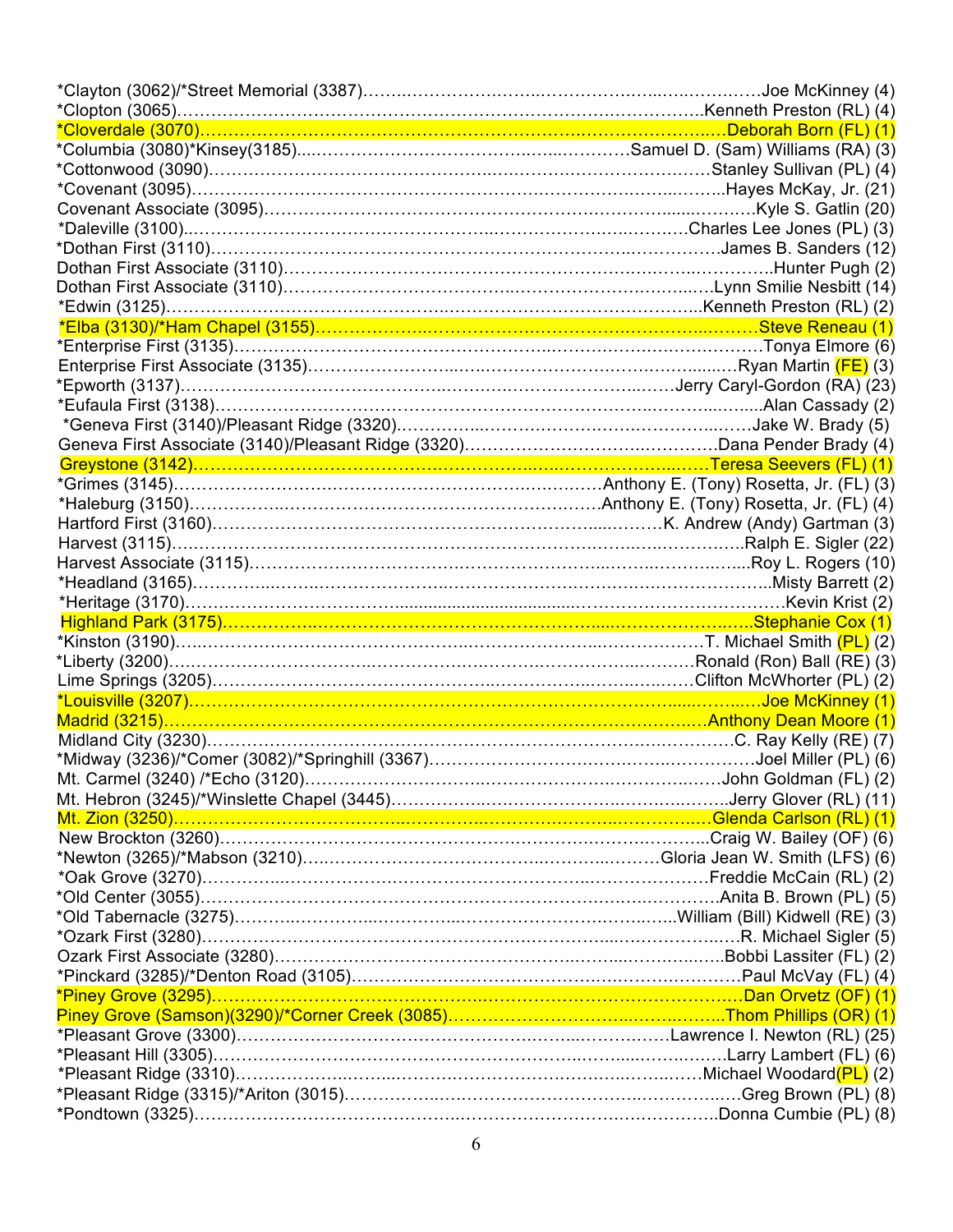| *Webb (3410)…………………………………………………………………………………………Joe Wyatt (RL)(4) |  |
|-----------------------------------------------------------------|--|
|                                                                 |  |
|                                                                 |  |
|                                                                 |  |
|                                                                 |  |
|                                                                 |  |

#### APPOINTED AS DEACON (FULL AND PROVISIONAL)

Within a local congregation, charge, or cooperative parish

 $($ Paragraph 331.1c)

| Director of Music Ministry, Enterprise First |  |
|----------------------------------------------|--|
|                                              |  |

#### EXTENSION MINISTRIES

Within the connectional structures of United Methodism (Paragraph 344.1a,c)

District Superintendent, Dothan, Alabama-West Florida Conference Highland Park CC……………………………………………………………....................................…Sara L. Shaver

### APPOINTMENT FROM ANOTHER ANNUAL CONFERENCE

(Paragraph 346.1)

| Leave of Absence<br>(Paragraph 354.2a)         |
|------------------------------------------------|
| <b>Honorable Location</b><br>(Paragraph 359.1) |
|                                                |
|                                                |
| <b>MARIANNA-PANAMA CITY DISTRICT</b>           |
| $*$ Alogua (4010) $*$ Dod Dou (4000)           |
|                                                |

| *Alaqua (4010)*Red Bay (4280) |
|-------------------------------|
|                               |
|                               |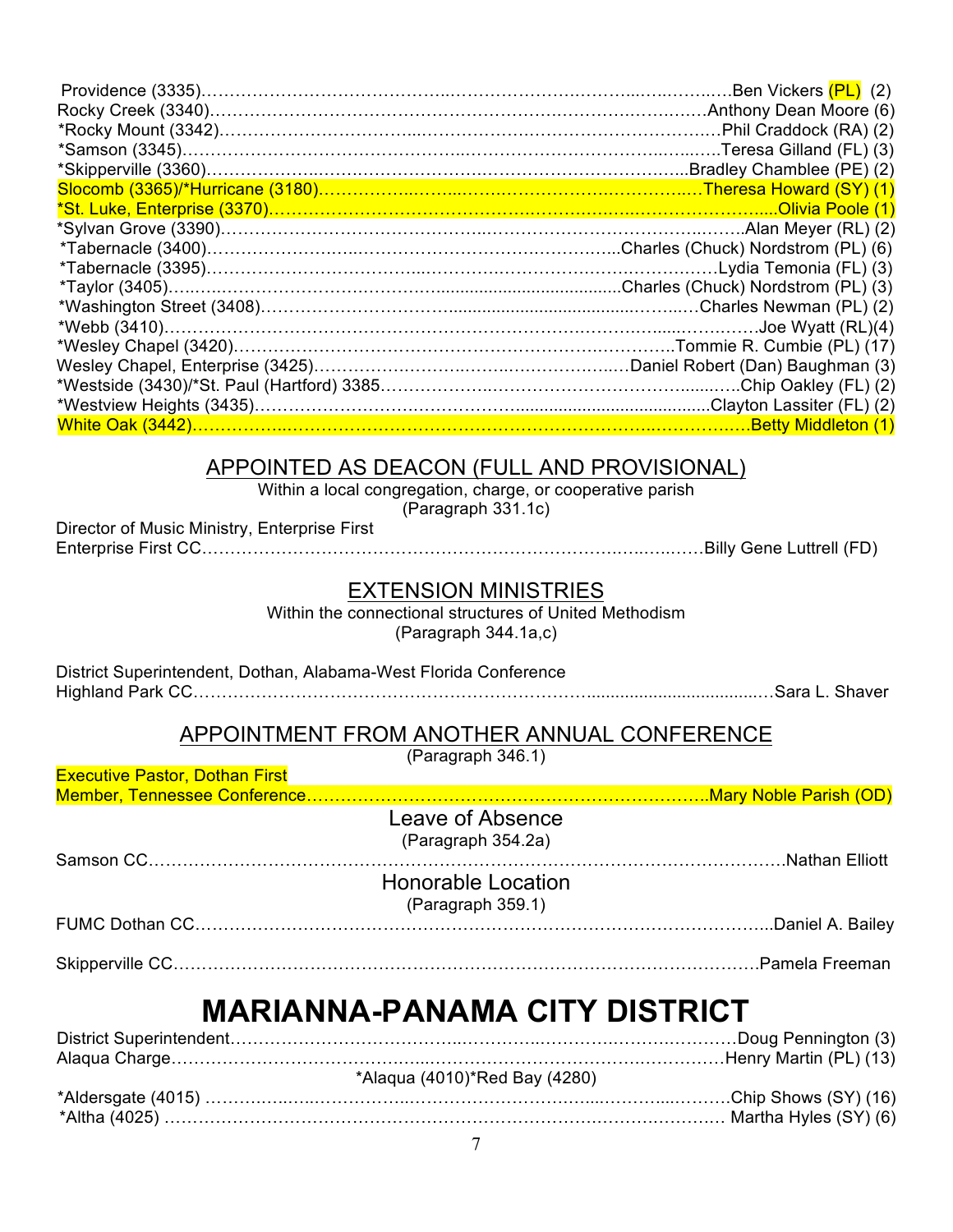|                                                                                | TBS               |
|--------------------------------------------------------------------------------|-------------------|
|                                                                                |                   |
|                                                                                |                   |
|                                                                                |                   |
|                                                                                |                   |
|                                                                                |                   |
|                                                                                |                   |
|                                                                                |                   |
|                                                                                |                   |
|                                                                                |                   |
| *Choctaw Beach (4085) ………………………………………………………………………… Douglas C. Newton (RE) (13) |                   |
|                                                                                |                   |
|                                                                                |                   |
|                                                                                |                   |
|                                                                                |                   |
|                                                                                |                   |
| *East Mt. Zion (4115) *Springhill (4315)                                       |                   |
|                                                                                |                   |
| *Emmaus (4120)………………………………………………………………………………………Jack A. Hankins (29)            |                   |
|                                                                                |                   |
|                                                                                |                   |
|                                                                                |                   |
|                                                                                |                   |
|                                                                                |                   |
|                                                                                |                   |
|                                                                                |                   |
|                                                                                |                   |
|                                                                                |                   |
|                                                                                |                   |
|                                                                                |                   |
|                                                                                |                   |
|                                                                                |                   |
| Malone (4205) *Friendship (4135)                                               |                   |
|                                                                                | Nathan Atwood (3) |
|                                                                                |                   |
|                                                                                |                   |
| *Grace (4150) /Compass Lake (4090)                                             |                   |
|                                                                                |                   |
|                                                                                |                   |
|                                                                                |                   |
|                                                                                |                   |
|                                                                                |                   |
|                                                                                |                   |
|                                                                                |                   |
|                                                                                |                   |
| *Point Washington (4255) ………………………………………………………………………………………Amy Persons (1)      |                   |
|                                                                                |                   |
|                                                                                |                   |
|                                                                                |                   |
| Poplar Head (4265) Darlington (4105)                                           |                   |
|                                                                                |                   |
|                                                                                |                   |
|                                                                                |                   |
|                                                                                |                   |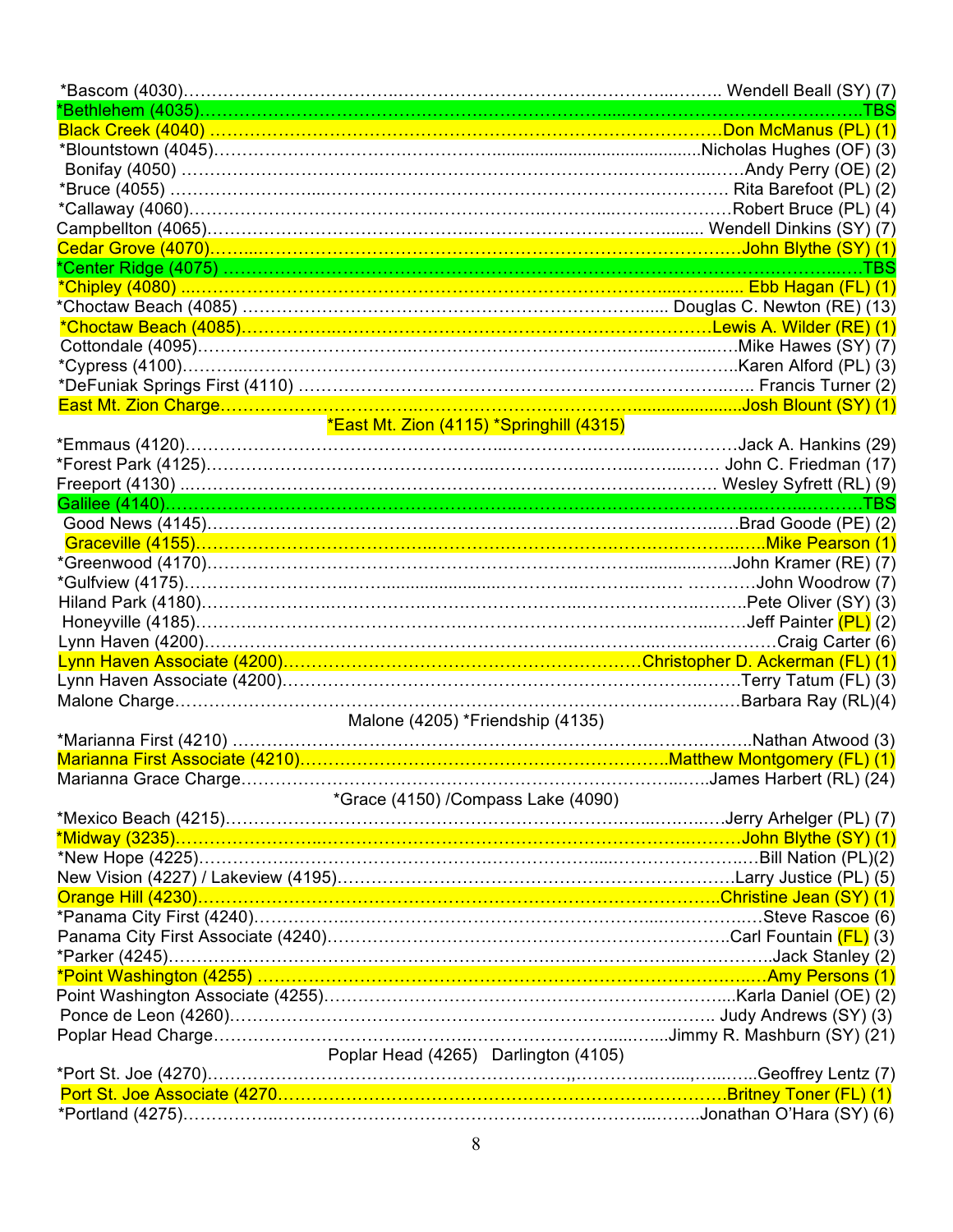|                                                  | *Shady Grove (4300)/*Grand Ridge (4160)                                                             |  |
|--------------------------------------------------|-----------------------------------------------------------------------------------------------------|--|
|                                                  |                                                                                                     |  |
|                                                  |                                                                                                     |  |
|                                                  | *Vernon (4335)*Otter Creek (4235)                                                                   |  |
|                                                  | Wausau (4340) Alford (4020)                                                                         |  |
|                                                  |                                                                                                     |  |
|                                                  |                                                                                                     |  |
|                                                  |                                                                                                     |  |
|                                                  |                                                                                                     |  |
|                                                  |                                                                                                     |  |
|                                                  |                                                                                                     |  |
|                                                  | <b>EXTENSION MINISTRY</b><br>Appointments within the connectional structure<br>(Paragraph 344.1a,c) |  |
| District Superintendent, Marianna-Panama City    |                                                                                                     |  |
|                                                  | Appointments Endorsed by the Division of Chaplains and Related Ministries<br>(Paragraph 344.1b)     |  |
| Chaplain, United States Navy                     |                                                                                                     |  |
| Chaplain, United States Air Force                |                                                                                                     |  |
|                                                  |                                                                                                     |  |
|                                                  | To other valid ministries<br>(Paragraph 344.1d)                                                     |  |
|                                                  | Associate Professor, Gulf Coast State College, Panama City, Florida                                 |  |
| Chaplain, Covenant Hospice, Panama City, Florida |                                                                                                     |  |
|                                                  |                                                                                                     |  |
| <b>GBGM Missionary</b>                           |                                                                                                     |  |
| APPOINTMENTS FROM ANOTHER ANNUAL CONFERENCE      |                                                                                                     |  |
|                                                  | (Paragraph 346.1)                                                                                   |  |
| <b>Bonifay UMC</b>                               |                                                                                                     |  |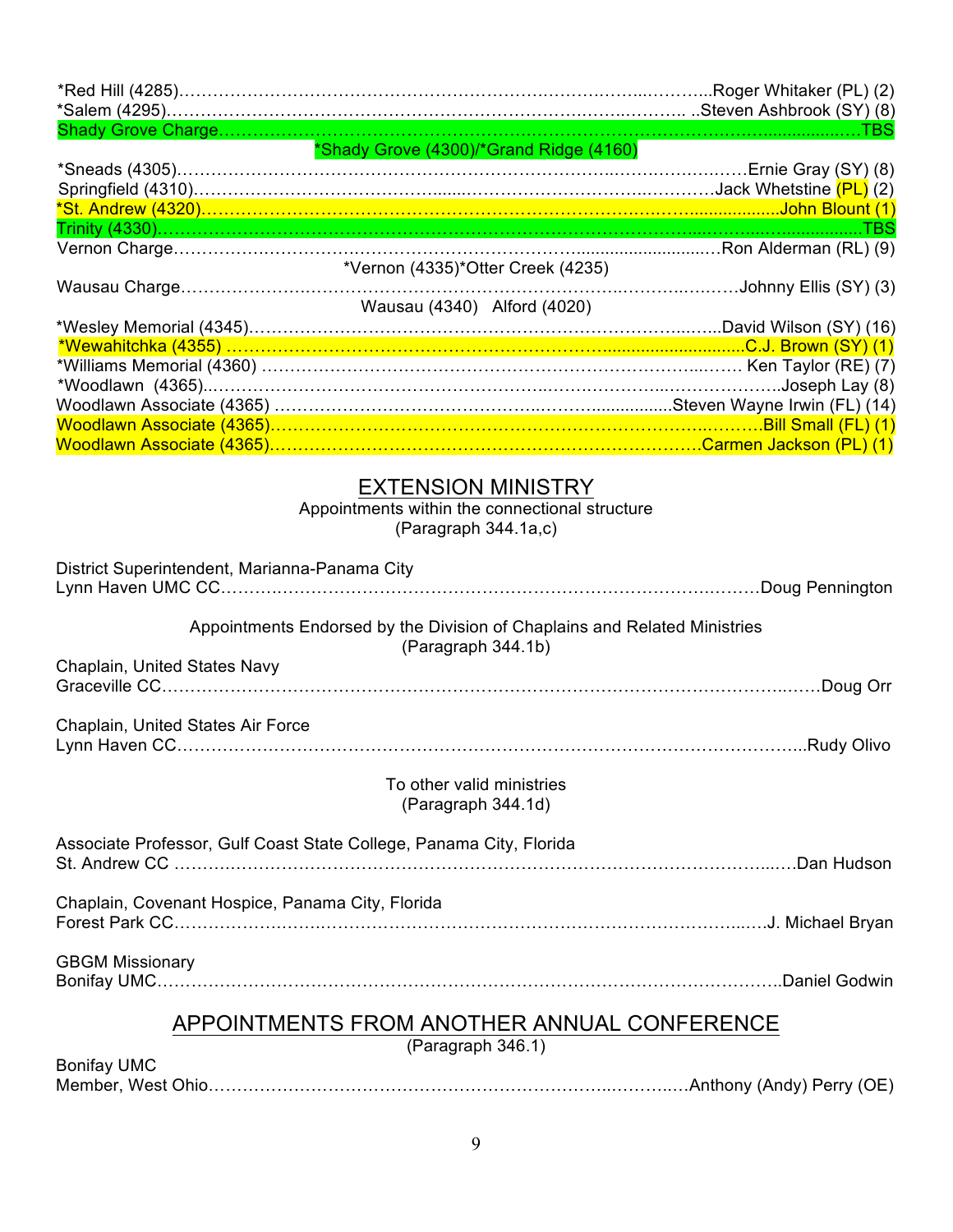# MEDICAL LEAVE

(Paragraph 357)

Parker CC……..……..…………………………………….……………………………….…………..Freddie Nichols

# **MOBILE DISTRICT**

| *Georgetown-Chunchula (5130)……………………………………………………………………Matthew Cook (PL) (1)                                                                       |  |
|---------------------------------------------------------------------------------------------------------------------------------------------------|--|
|                                                                                                                                                   |  |
| *Grace (5140)……………………………………………………………………………………Garry D. Williams (RE) (3)                                                                           |  |
|                                                                                                                                                   |  |
|                                                                                                                                                   |  |
|                                                                                                                                                   |  |
|                                                                                                                                                   |  |
|                                                                                                                                                   |  |
|                                                                                                                                                   |  |
|                                                                                                                                                   |  |
| *New Hope (5190) ………………………………………………………………………………………… M. Vann Bush (PL) (5)                                                                         |  |
|                                                                                                                                                   |  |
| <u>*Pine Grove (5195)…………………………………………………………………………………Spencer Turnipseed (1)</u>                                                                    |  |
|                                                                                                                                                   |  |
|                                                                                                                                                   |  |
| *Sims Chapel (5220) ……………………………………………………………………………………… Otis D. Lister (SY) (7)                                                                     |  |
|                                                                                                                                                   |  |
|                                                                                                                                                   |  |
| *St. John (5235)………………………………………………………………………………………John C. Russell (FL) (7)<br>St. Mark (5240)……………………………………………………………………………………………Christine Cook (1) |  |
|                                                                                                                                                   |  |
|                                                                                                                                                   |  |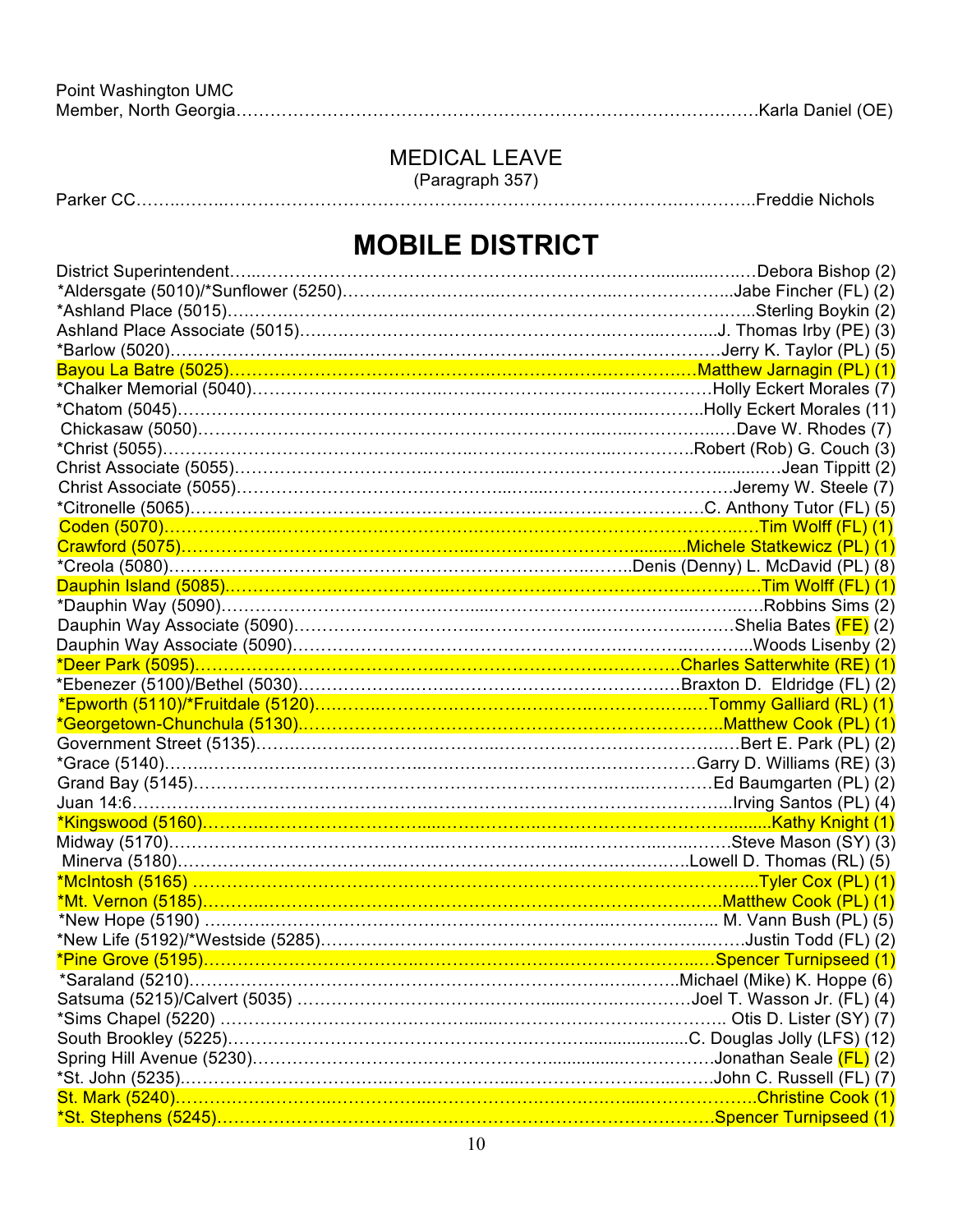#### APPOINTED AS DEACONS (FULL AND PROVISIONAL)

Within a local congregation, charge, or cooperative parish (Paragraph 331.1c)

| Minister of Compassion Ministries, Dauphin Way UMC                                                            |  |
|---------------------------------------------------------------------------------------------------------------|--|
| Minister of Congregational Life, Ashland Place UMC                                                            |  |
| Through non-United Methodist agencies and settings beyond the local church<br>(Paragraph 331.1a)              |  |
| <b>TMS Global</b>                                                                                             |  |
| <b>EXTENSION MINISTRIES</b><br>Within the connectional structures of United Methodism<br>(Paragraph 344.1a,c) |  |
| District Superintendent, Mobile, Alabama-West Florida Conference                                              |  |
| Director of the Quad W Mission Intern Program/District Missioner                                              |  |
| Director, United Methodist Inner City Mission                                                                 |  |
| To ministries endorsed by the Board of Higher Education and Ministry<br>(Paragraph 344.1b)                    |  |
| Chaplain, United States Air Force                                                                             |  |
| To other valid ministries<br>(Paragraph 344.1d)<br>Chaplain, Mitchell Cancer Institute, USA, Mobile           |  |
| Leave of Absence<br>(Paragraph 353.2a)                                                                        |  |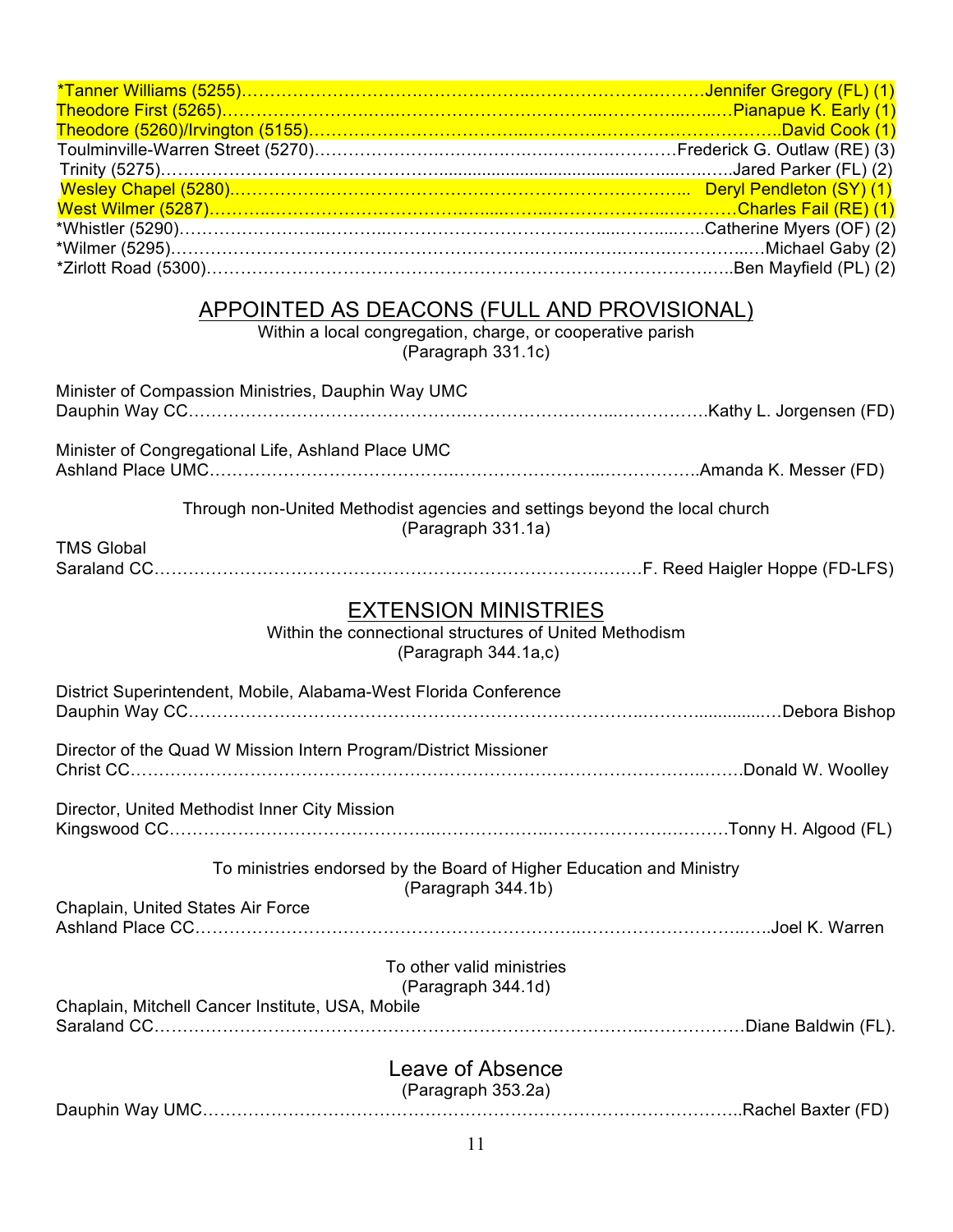MEDICAL LEAVE

(Paragraph 357)

Dauphin Way CC…………………………………………………………………………..……….Oakley W. Melton, III

(Paragraph 359.1)

Dauphin Way CC…………………………………………………………………………………..David Lynn Anderson

DEACONESS (Paragraph 1314)

St. John, Mobile CC…………………………………………………………………………………….Celeste Eubanks

# **MONTGOMERY-OPELIKA DISTRICT**

| *Alexandria (6020)/Phenix City First (6330)…………………………………………………………Ralph Wooten (FL) (2)<br><mark>*Antioch (6025)/*Roxanna (6375)……………………………………………………………Mary Ann Pickard (PL) (1)</mark> |  |
|----------------------------------------------------------------------------------------------------------------------------------------------------------------------------------------|--|
|                                                                                                                                                                                        |  |
|                                                                                                                                                                                        |  |
|                                                                                                                                                                                        |  |
| Auburn Wesley Cooperative Parish                                                                                                                                                       |  |
|                                                                                                                                                                                        |  |
|                                                                                                                                                                                        |  |
|                                                                                                                                                                                        |  |
|                                                                                                                                                                                        |  |
|                                                                                                                                                                                        |  |
|                                                                                                                                                                                        |  |
|                                                                                                                                                                                        |  |
|                                                                                                                                                                                        |  |
|                                                                                                                                                                                        |  |
|                                                                                                                                                                                        |  |
|                                                                                                                                                                                        |  |
|                                                                                                                                                                                        |  |
|                                                                                                                                                                                        |  |
|                                                                                                                                                                                        |  |
|                                                                                                                                                                                        |  |
|                                                                                                                                                                                        |  |
|                                                                                                                                                                                        |  |
|                                                                                                                                                                                        |  |
|                                                                                                                                                                                        |  |
|                                                                                                                                                                                        |  |
|                                                                                                                                                                                        |  |
| *Gold Hill (6170)………………………………………………………………………………………Mimi Smith (SY) (2)                                                                                                                  |  |
|                                                                                                                                                                                        |  |
|                                                                                                                                                                                        |  |
|                                                                                                                                                                                        |  |
|                                                                                                                                                                                        |  |
|                                                                                                                                                                                        |  |
|                                                                                                                                                                                        |  |
|                                                                                                                                                                                        |  |
| *Hopewell (6205)/*Pierce Chapel (6335)/*Morris Chapel (6260)                                                                                                                           |  |
|                                                                                                                                                                                        |  |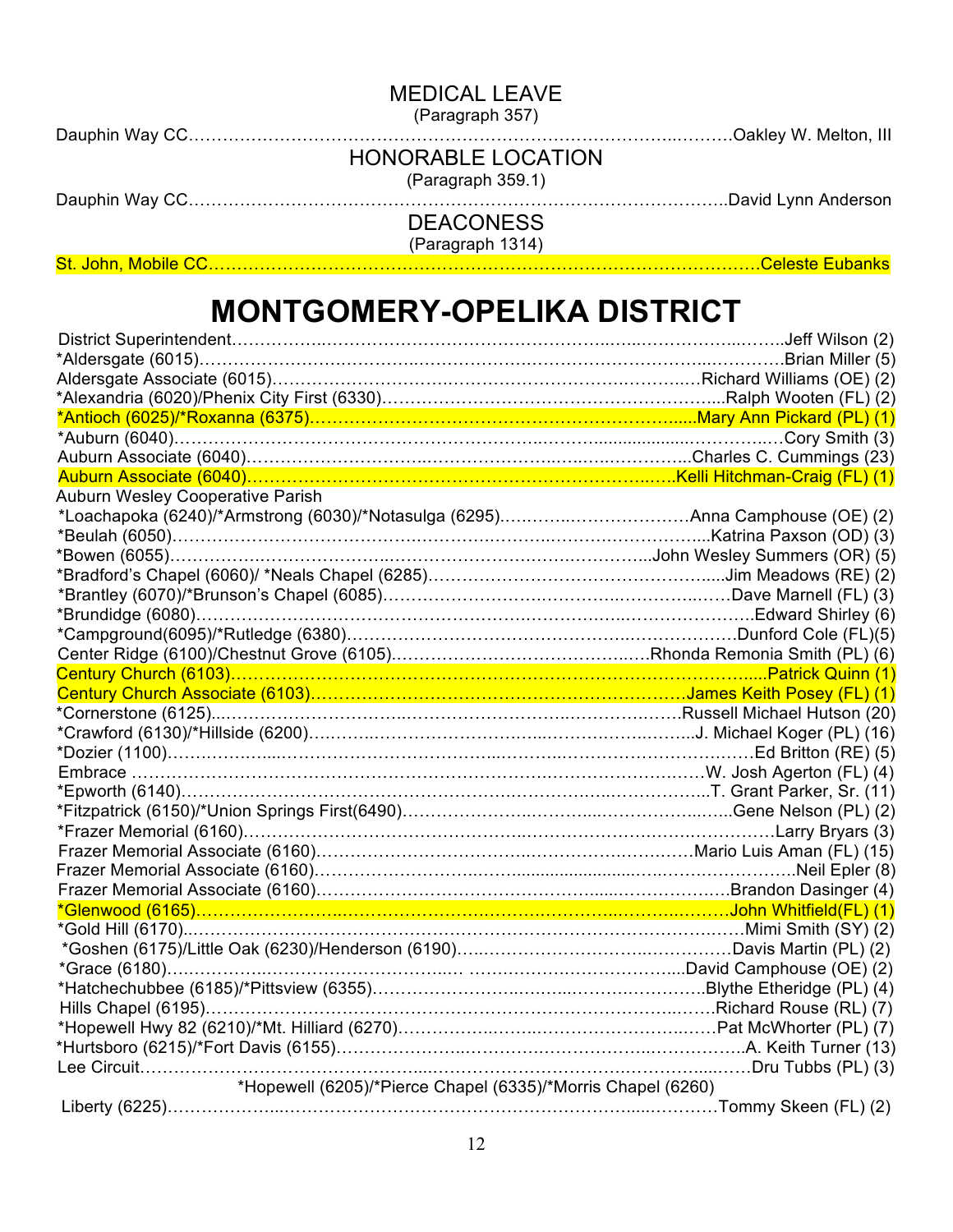| *Oak Grove (6300)/*Shady Grove (6400)………………………………………………………Kathy Fisher (LFS-AM) (1)                                                                                                |                         |
|------------------------------------------------------------------------------------------------------------------------------------------------------------------------------------|-------------------------|
|                                                                                                                                                                                    |                         |
|                                                                                                                                                                                    |                         |
|                                                                                                                                                                                    |                         |
|                                                                                                                                                                                    |                         |
|                                                                                                                                                                                    |                         |
|                                                                                                                                                                                    |                         |
|                                                                                                                                                                                    |                         |
|                                                                                                                                                                                    |                         |
|                                                                                                                                                                                    |                         |
|                                                                                                                                                                                    |                         |
|                                                                                                                                                                                    |                         |
|                                                                                                                                                                                    |                         |
|                                                                                                                                                                                    |                         |
|                                                                                                                                                                                    |                         |
|                                                                                                                                                                                    |                         |
| St. Paul, Union Springs (6425)………………………………………………………………………Kenyatta Driver (PL) (6)<br><mark>The Lord's Church of Montgomery (6447)………………………………………………………………Jacob Lee (OE) (1)</mark> |                         |
|                                                                                                                                                                                    |                         |
| *Trinity, Opelika (6460)…………………………………………………………………………………………Sean Rezek (1)                                                                                                           |                         |
| Trinity, Opelika Associate (6460)………………………………………………………………………………Steve Bass (FL) (1)                                                                                                 |                         |
| Trinity, Phenix City (6455)…………………………………………………………………………David Hendrix (FL) (1)                                                                                                      |                         |
|                                                                                                                                                                                    |                         |
|                                                                                                                                                                                    |                         |
|                                                                                                                                                                                    |                         |
|                                                                                                                                                                                    |                         |
|                                                                                                                                                                                    |                         |
|                                                                                                                                                                                    |                         |
|                                                                                                                                                                                    | .Timothy A. Meadows (8) |

## APPOINTED AS DEACONS (FULL AND PROVISIONAL)

Within a local congregation, charge, or cooperative parish

 $($ Paragraph 331.1c)

| Minister of Music, Aldersgate UMC                                             |  |
|-------------------------------------------------------------------------------|--|
| Deacon in Residence, Aldersgate UMC                                           |  |
|                                                                               |  |
| Singles Minister, Auburn First UMC                                            |  |
| Director of Adult Christian Education and Family Ministries, Auburn First UMC |  |
| Director of Congregational Care, Auburn First UMC                             |  |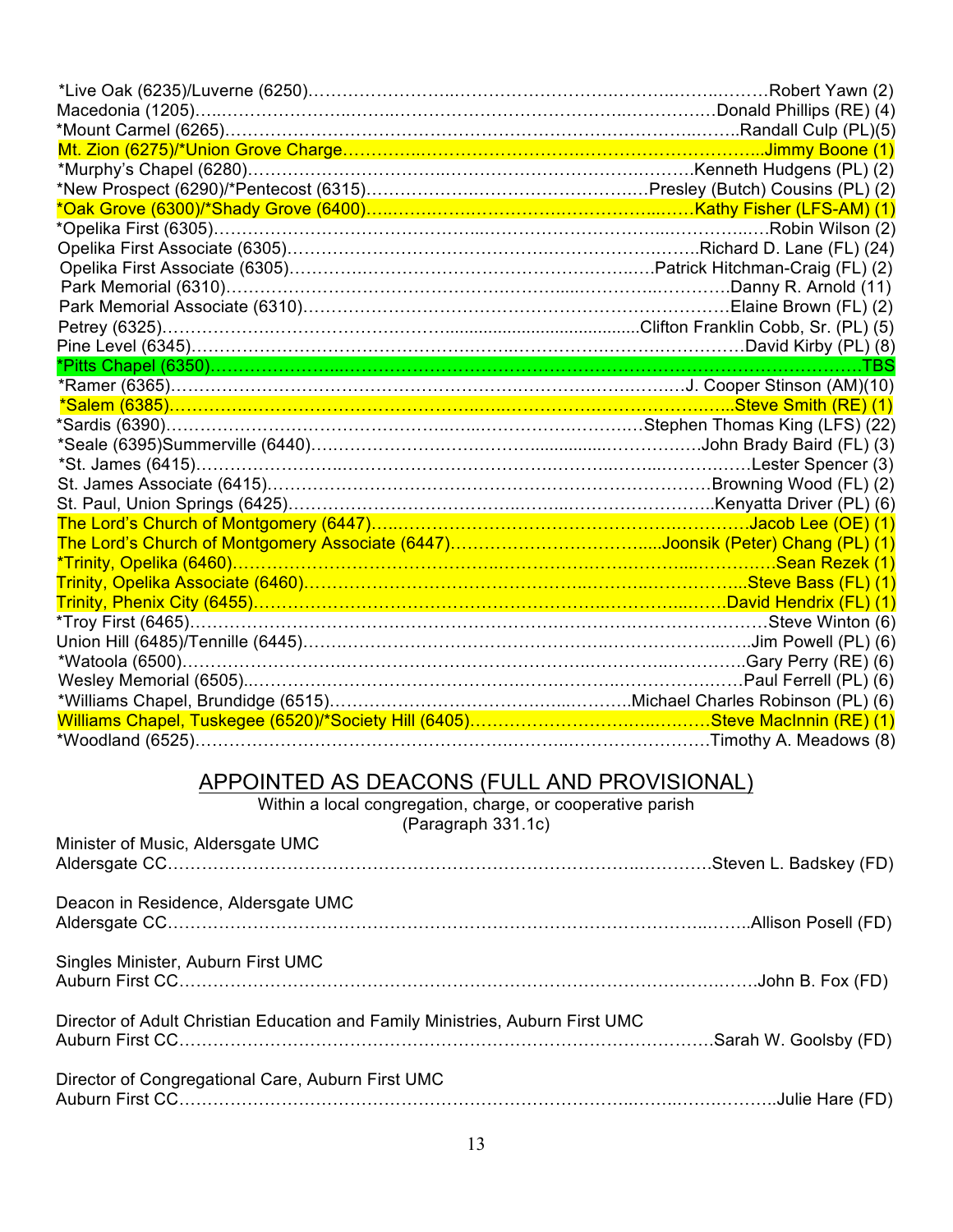| <b>Communications Director, Auburn First UMC</b>                                                                                                                                              |  |
|-----------------------------------------------------------------------------------------------------------------------------------------------------------------------------------------------|--|
| Through non-United Methodist agencies and settings beyond the local church                                                                                                                    |  |
| (Paragraph 331.1a)                                                                                                                                                                            |  |
| Grace Christian Counseling Center, Vicksburg, MS                                                                                                                                              |  |
| St. James School, Montgomery, AL                                                                                                                                                              |  |
| Venture Life Coaching                                                                                                                                                                         |  |
| Through United Methodist Church-related agencies and schools within the connectional structures of<br>The United Methodist Church<br>(Paragraph 331.1b)                                       |  |
| Director, Alabama Rural Ministry (ARM)                                                                                                                                                        |  |
| Director, Auburn University Wesley Foundation                                                                                                                                                 |  |
| <b>EXTENSION MINISTRIES</b><br>Within the connectional structures of United Methodism<br>(Paragraph 344.1a,c)<br>District Superintendent, Montgomery-Opelika, Alabama-West Florida Conference |  |
| Director, Congregational Development and Vitality <b>Constitution and September 2006</b>                                                                                                      |  |
|                                                                                                                                                                                               |  |
| Director, Troy University Wesley Foundation                                                                                                                                                   |  |
| Auburn Wesley Foundation and Quad W                                                                                                                                                           |  |
| Professor of Religion, Huntingdon College                                                                                                                                                     |  |
| Chaplain, Huntingdon College                                                                                                                                                                  |  |
| Director of Connectional Ministries/Conference Secretary, Alabama-West Florida Conference                                                                                                     |  |
| Director, ASU Wesley Foundation                                                                                                                                                               |  |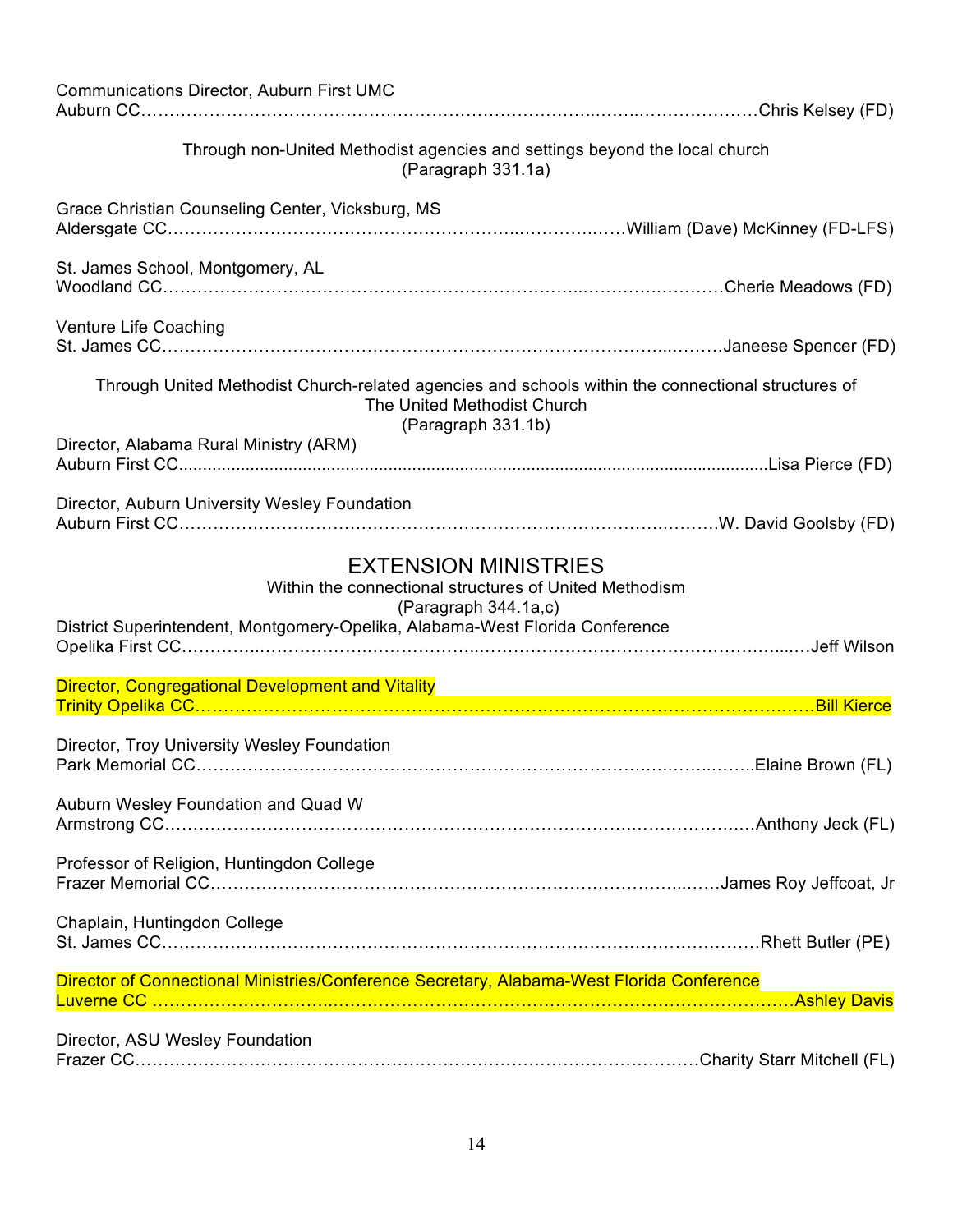| Huntingdon Leadership Academy, Huntingdon College                                                                                       |  |
|-----------------------------------------------------------------------------------------------------------------------------------------|--|
| To Ministries endorsed by the Board of Higher Education and Ministry<br>(Paragraph 344.1b)                                              |  |
| Chaplain, Glory Hospice and Palliative Care and Mental Health Counselor/Chaplain<br>State of Georgia, Divine Trinity Personal Care Home |  |
| APPOINTMENTS TO ANOTHER ANNUAL CONFERENCE<br>(Paragraph 346.1)                                                                          |  |
| Mt. Bethel UMC, North Georgia Conference<br>Member, Alabama-West Florida Conference                                                     |  |
| Executive Director/Campus Minister, MTSU Wesley Foundation<br>Member, Alabama-West Florida Conference                                   |  |
| APPOINTMENTS FROM ANOTHER ANNUAL CONFERENCE                                                                                             |  |
| (Paragraph 346.1)<br>Beulah UMC, Pastor                                                                                                 |  |
| <b>Auburn University Wesley Foundation</b>                                                                                              |  |
| Grace UMC, Pastor                                                                                                                       |  |
| Bowen UMC, Pastor                                                                                                                       |  |
| Director, Tuskegee University Wesley Foundation                                                                                         |  |
| The Lord's Church of Montgomery, Pastor                                                                                                 |  |
| Aldersgate UMC, Associate Pastor                                                                                                        |  |
| <b>LEAVE OF ABSENCE</b><br>(Paragraph 354.2a)                                                                                           |  |
| <b>MEDICAL LEAVE</b>                                                                                                                    |  |

(Paragraph 357)

Auburn First CC…………………………………………………………………………..………………...Jamie Pickard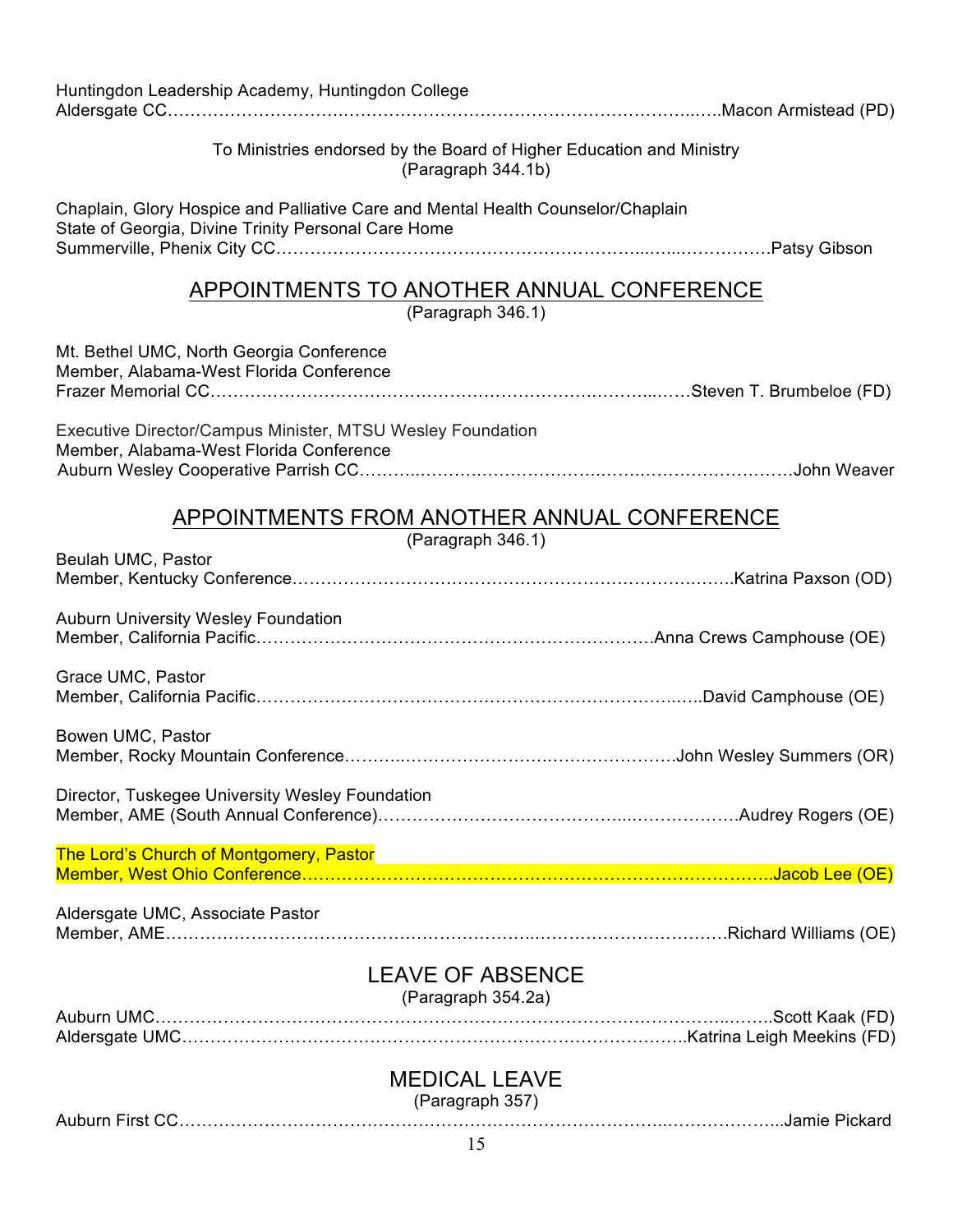HONORABLE LOCATION

(Paragraph 359.1)

Campground CC………………………………………………………………………………...….Jerry Roscoe Turner

# **MONTGOMERY-PRATTVILLE DISTRICT**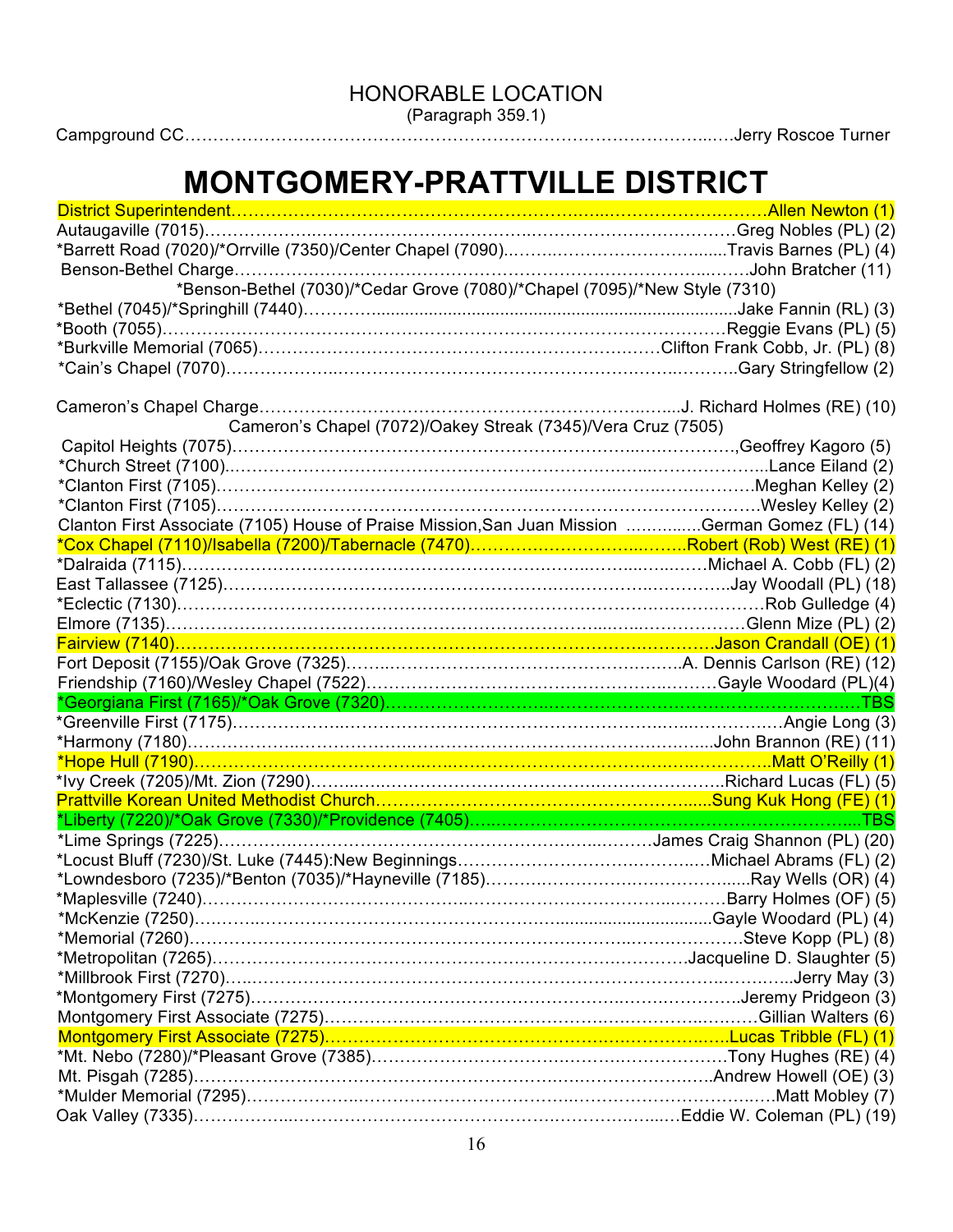| *Pine Apple (7365)/*Farmersville (7145)/*Hopewell (7195)/*McWilliams (7255) |                       |
|-----------------------------------------------------------------------------|-----------------------|
|                                                                             |                       |
|                                                                             |                       |
|                                                                             |                       |
| *Prattville First (7400)……………………………………………………………………………………Tony McCullough (1) |                       |
|                                                                             |                       |
|                                                                             |                       |
|                                                                             |                       |
|                                                                             |                       |
|                                                                             |                       |
|                                                                             |                       |
|                                                                             |                       |
| *Asbury (7010)/Bethel (7040)/Bethlehem (7050)/*Jenkins Chapel (7210)        |                       |
|                                                                             | .Brad Zimanek (PL)(5) |
|                                                                             |                       |
|                                                                             |                       |
|                                                                             |                       |
|                                                                             |                       |
|                                                                             |                       |
|                                                                             |                       |
|                                                                             |                       |
|                                                                             |                       |
|                                                                             |                       |
|                                                                             |                       |
|                                                                             |                       |
|                                                                             |                       |

#### APPOINTED AS DEACON (FULL AND PROVISIONAL)

Through non-United Methodist agencies and settings beyond the local church (Paragraph 331.1a)

| Chaplain, Baptist Medical Center East, Montgomery                                                                                                                    |  |
|----------------------------------------------------------------------------------------------------------------------------------------------------------------------|--|
| <b>EXTENSION MINISTRIES</b>                                                                                                                                          |  |
| Within the connectional structures of United Methodism<br>(Paragraph 344.1a,c)                                                                                       |  |
| District Superintendent, Montgomery-Prattville, Alabama-West Florida Conference                                                                                      |  |
|                                                                                                                                                                      |  |
| <b>Newton</b>                                                                                                                                                        |  |
| President, Huntingdon College                                                                                                                                        |  |
|                                                                                                                                                                      |  |
| Assistant to the Bishop and Director of Ministerial Services                                                                                                         |  |
|                                                                                                                                                                      |  |
| <b>Director of Multicultural Ministries</b><br><u> 1980 - Johann Johann Stein, meil am der Stein am der Stein am der Stein am der Stein am der Stein am der Stei</u> |  |
|                                                                                                                                                                      |  |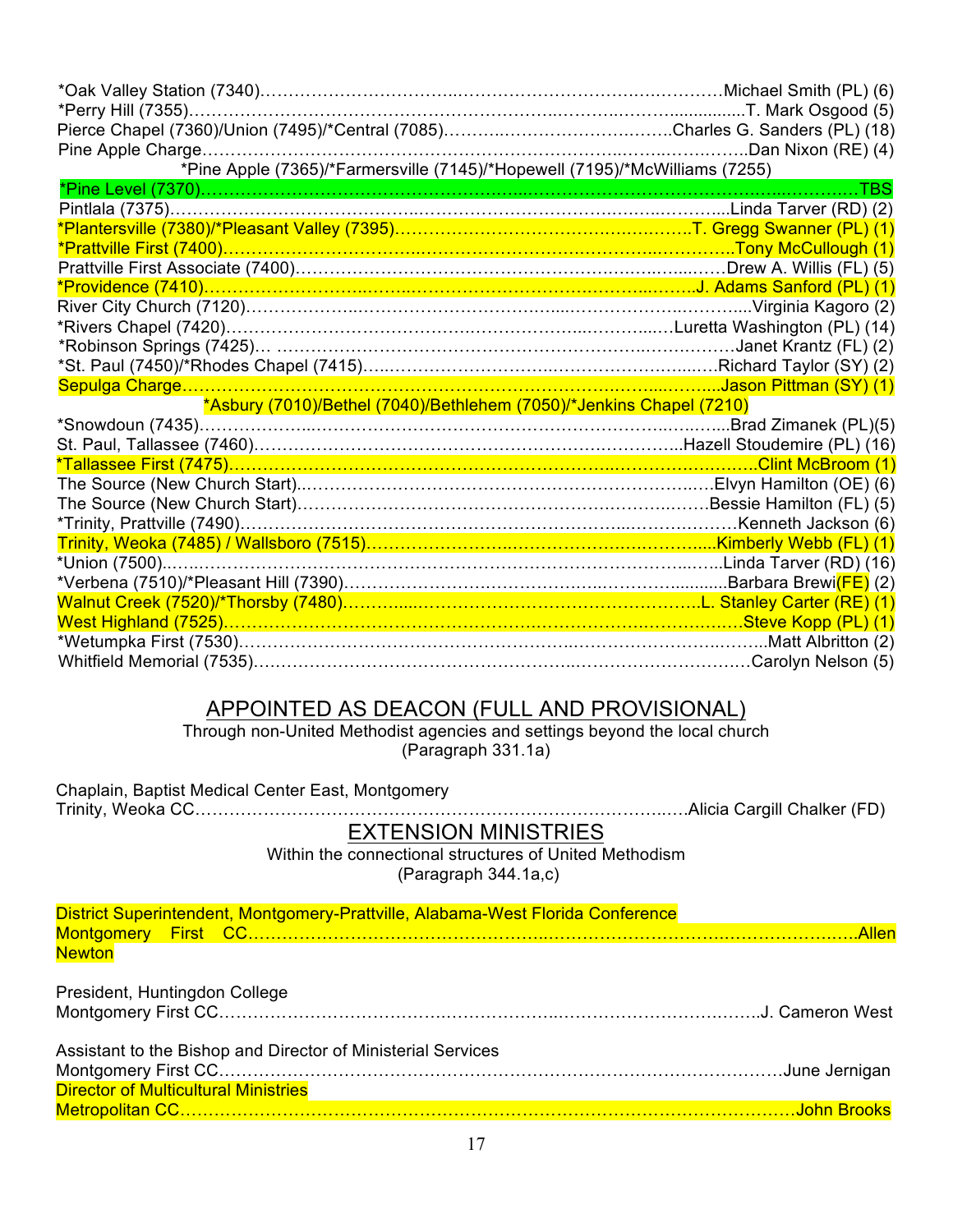| Professor of New Testament and Religion Department Chair, Huntingdon College                                                                                                                                                                                                                                                     |  |
|----------------------------------------------------------------------------------------------------------------------------------------------------------------------------------------------------------------------------------------------------------------------------------------------------------------------------------|--|
| President, Martin Methodist College, Tennessee Conference                                                                                                                                                                                                                                                                        |  |
| Assistant Professor of Religion, Huntingdon College                                                                                                                                                                                                                                                                              |  |
| To ministries endorsed by the Board of Higher Education and Ministry<br>(Paragraph 344.1b)                                                                                                                                                                                                                                       |  |
| Jack C. Montgomery Veterans Medical Center (Muskogee, OK)                                                                                                                                                                                                                                                                        |  |
| Chaplain, U.S. Navy<br>To other valid ministries<br>(Paragraph 344.1d)                                                                                                                                                                                                                                                           |  |
| <b>GBGM Missionary</b>                                                                                                                                                                                                                                                                                                           |  |
| APPOINTMENTS FROM ANOTHER ANNUAL CONFERENCE<br>(Paragraph 346.1)                                                                                                                                                                                                                                                                 |  |
| The Source (New Church Start)                                                                                                                                                                                                                                                                                                    |  |
| Elmore UMC                                                                                                                                                                                                                                                                                                                       |  |
| Lowndesboro/Benton/Hayneville                                                                                                                                                                                                                                                                                                    |  |
| Mt. Pisgah UMC                                                                                                                                                                                                                                                                                                                   |  |
| APPOINTMENTS TO ANOTHER ANNUAL CONFERENCE<br>(Paragraph 346.1)                                                                                                                                                                                                                                                                   |  |
| Eastern Parkway UMC, Upper NY Conference<br>Member, Alabama-West Florida Conference                                                                                                                                                                                                                                              |  |
| Hartsville-Chapel Hill, Tennessee Conference<br>Member, Alabama-West Florida Conference                                                                                                                                                                                                                                          |  |
| <b>Executive Pastor, Myers Park UMC, WNCC</b><br>Member, Alabama-West Florida Conference<br><u> 1989 - Johann John Stein, mars and de finland of the state of the state of the state of the state of the state of the state of the state of the state of the state of the state of the state of the state of the state of th</u> |  |
| APPOINTMENT FROM ANOTHER DENOMINATION                                                                                                                                                                                                                                                                                            |  |
| (Paragraph 346.2)<br>1 <sup>Q</sup>                                                                                                                                                                                                                                                                                              |  |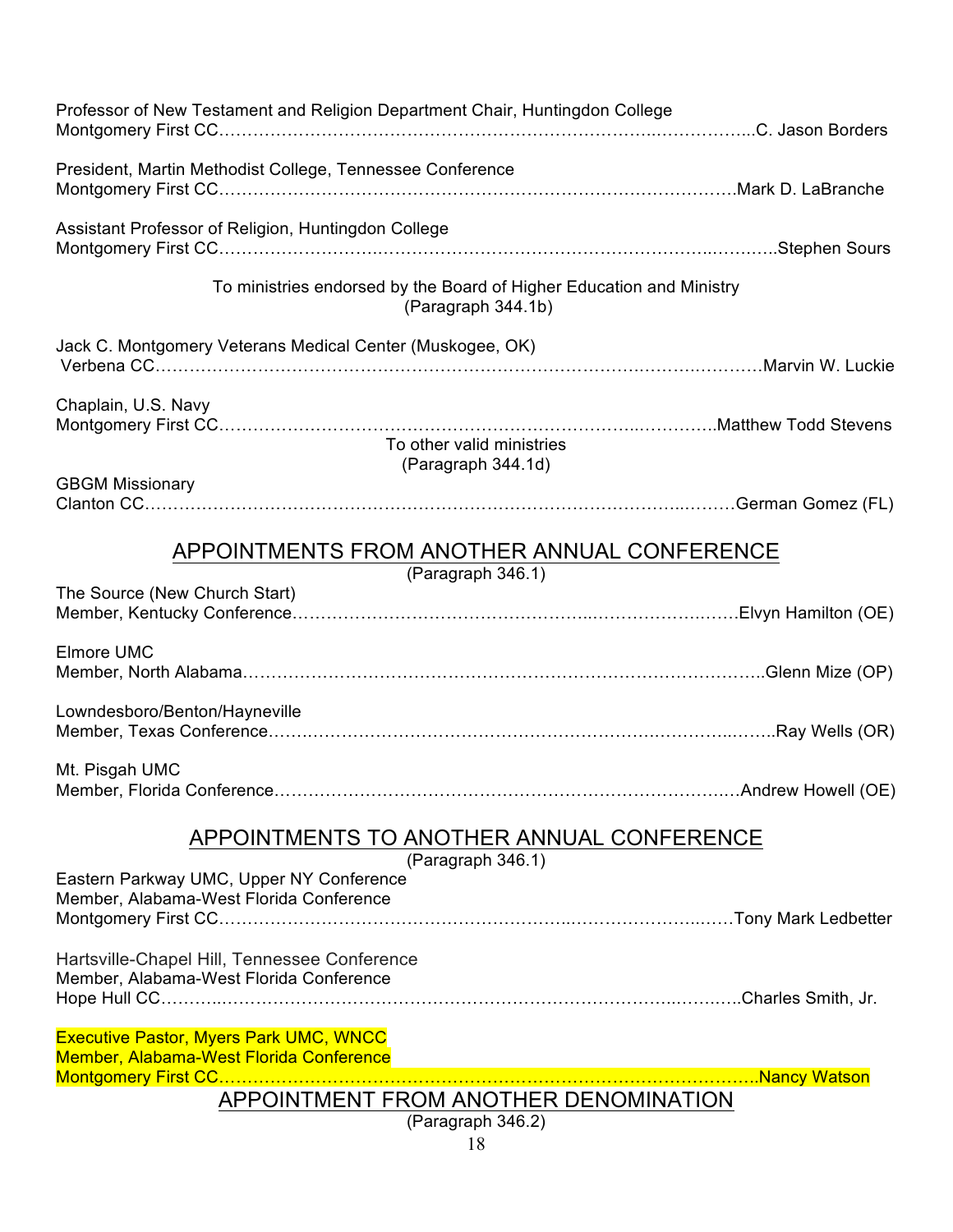Maplesville Member, National Association of Congregational Christian Churches……………...…..………Barry Holmes (OF)

## HONORABLE LOCATION

(Paragraph 359.1)

## DEACONESS

(Paragraph 1314)

# **PENSACOLA DISTRICT**

| *Bagdad (8030)……………………………………………………………………………………Robert C. Warren <mark>(FE)</mark> (3) |  |
|--------------------------------------------------------------------------------------|--|
|                                                                                      |  |
|                                                                                      |  |
|                                                                                      |  |
|                                                                                      |  |
|                                                                                      |  |
|                                                                                      |  |
|                                                                                      |  |
|                                                                                      |  |
|                                                                                      |  |
|                                                                                      |  |
|                                                                                      |  |
|                                                                                      |  |
|                                                                                      |  |
|                                                                                      |  |
|                                                                                      |  |
|                                                                                      |  |
|                                                                                      |  |
|                                                                                      |  |
|                                                                                      |  |
|                                                                                      |  |
|                                                                                      |  |
|                                                                                      |  |
|                                                                                      |  |
|                                                                                      |  |
|                                                                                      |  |
|                                                                                      |  |
|                                                                                      |  |
|                                                                                      |  |
|                                                                                      |  |
|                                                                                      |  |
|                                                                                      |  |
|                                                                                      |  |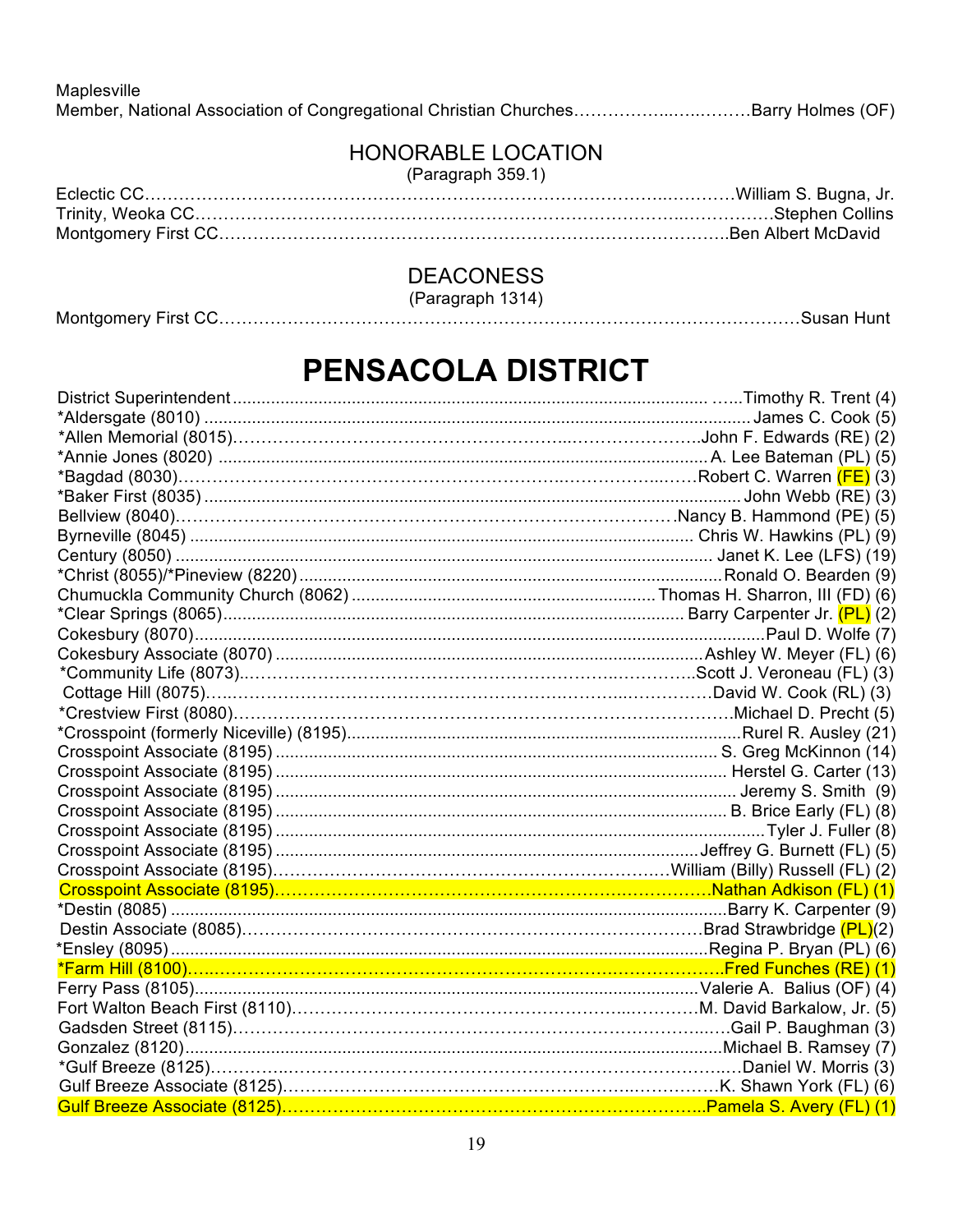# APPOINTED AS DEACONS (FULL AND PROVISIONAL)<br>Within a local congregation, charge, or cooperative parish<br>(Paragraph 331.1c)

| Teaching Minister, Crosspoint UMC       |  |
|-----------------------------------------|--|
|                                         |  |
| <b>Director Worship Ministires</b>      |  |
|                                         |  |
| Director of Music, First UMC, Pensacola |  |
|                                         |  |
| <b>Youth Minister, Shalimar UMC</b>     |  |
|                                         |  |
|                                         |  |

| Deacon to the Community, St. Mark UMC, Pensacola |  |
|--------------------------------------------------|--|
|                                                  |  |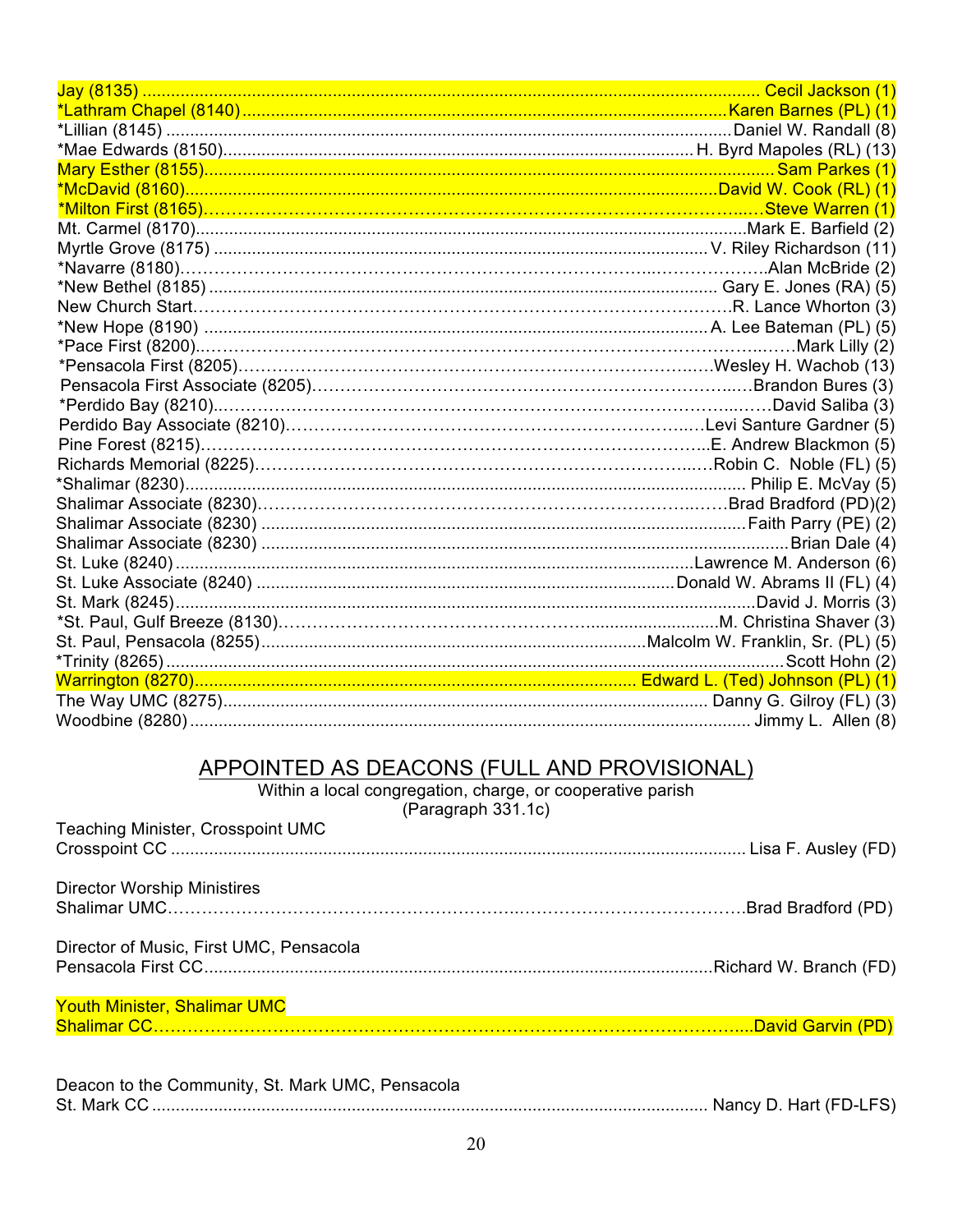| Director of Music and Worship, Mary Esther UMC                                                                |  |  |  |
|---------------------------------------------------------------------------------------------------------------|--|--|--|
| Minister of Children, Fort Walton Beach: Trinity                                                              |  |  |  |
| Through non-United Methodist agencies and settings beyond the local church<br>(Paragraph 331.1a)              |  |  |  |
| Faculty, University of West Florida, Pensacola<br>Project Director, A Partnership for Professional Innovation |  |  |  |
| Chaplain, Sacred Heart Hospital, Pensacola                                                                    |  |  |  |
| <b>EXTENSION MINISTRIES</b><br>Within the connectional structures of United Methodism<br>(Paragraph 344.1a,c) |  |  |  |
| District Superintendent, Pensacola, Alabama-West Florida Conference                                           |  |  |  |
| Director, University of West Florida and Pensacola State College Wesley Foundations                           |  |  |  |
| To ministries endorsed by the Board of Higher Education and Ministry<br>(Paragraph 344.1b)                    |  |  |  |
| Chaplain, U.S. Air Force Reserve                                                                              |  |  |  |
| Chaplain, U.S. Air Force                                                                                      |  |  |  |
| Chaplain, U.S. Air Force                                                                                      |  |  |  |
| Chaplain, U.S. Navy                                                                                           |  |  |  |
| To other valid ministries<br>(Paragraph 344.1d)                                                               |  |  |  |
| Pensacola District Hispanic Ministries Pastor<br>Casa de Dios Puerta del Cielo Mission                        |  |  |  |
| Pensacola United Methodist Community Ministries                                                               |  |  |  |
| Chaplain, Borgess Medical Center, Kalamazoo MI                                                                |  |  |  |
| APPOINTMENTS TO ANOTHER ANNUAL CONFERENCE<br>(Paragraph 346.1)                                                |  |  |  |